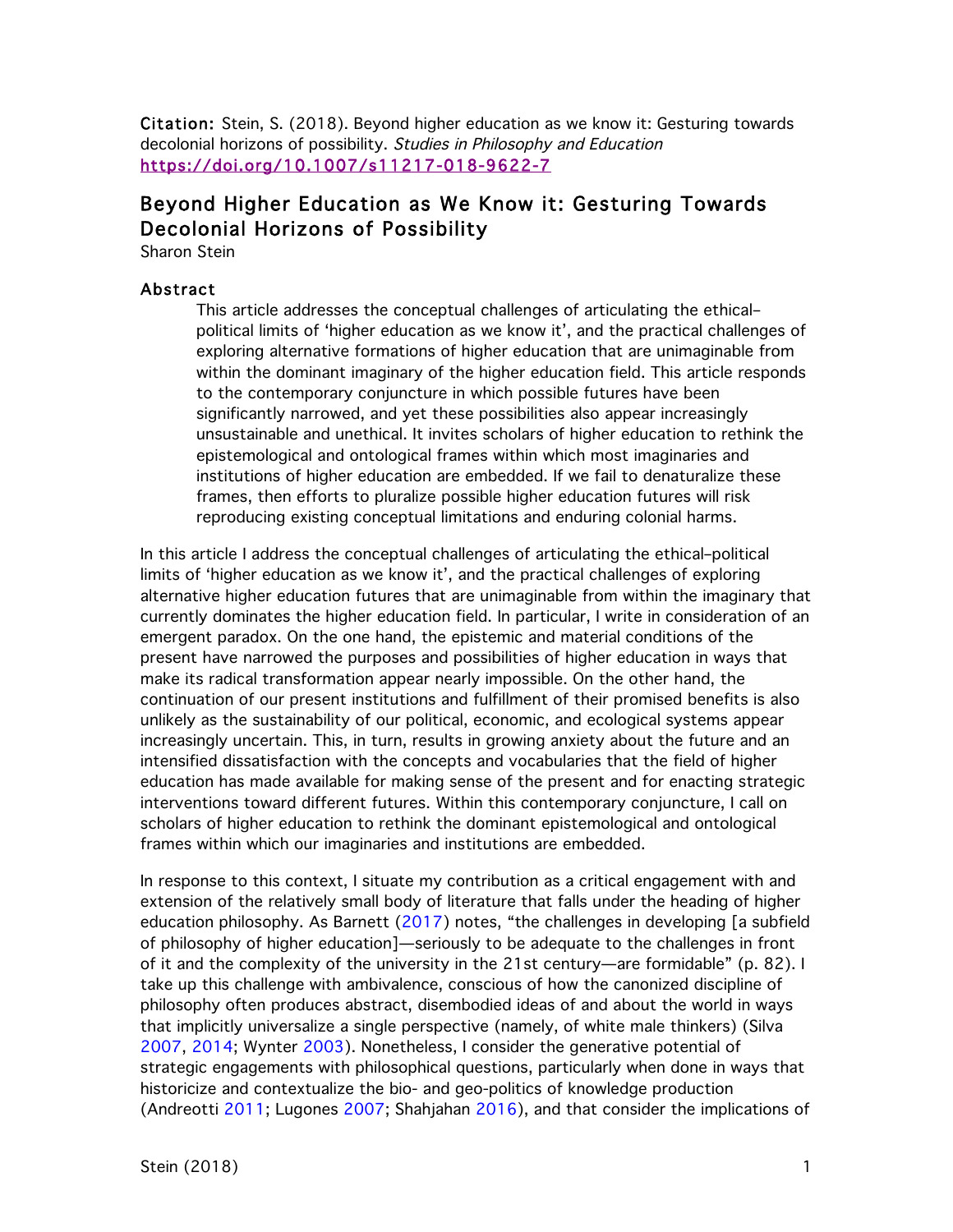the contingency, complexity, contextuality, and partiality of all knowledges and ways of knowing (Ahenakew 2016; Ahenakew et al. 2014; Hunt 2014).

Western ways of knowing and being have not only crowded out other epistemological and ontological possibilities, they have also naturalized dominant political and economic systems, while masking the colonial conditions that make those systems possible. For instance, in the U.S. context, the benefits of individual freedoms within a liberal democratic nation-state are asserted in ways that invisibilize the racialized state violence of border policing, law enforcement, imperialist interventions, and the ongoing colonization of Indigenous peoples; and the benefits of social mobility within a capitalist system are asserted in ways that invisibilize the exploitation and expropriation of labor and lands, along with ecological destruction, that are required in order to accumulate capital. The overall effect of these systems is to naturalize the violences that subsidize modern institutions, while sanctioning popular ignorance about these violences.

In this article I suggest that many contemporary higher education challenges are a product of our dominant systems and frames of reference, and thus, solutions to these challenges that are formulated from within these systems and frames will only address the symptoms of today's crises, while the root causes remain unaddressed and continue to cause harm. That is, if we simply re-imagine higher education from where we currently stand, we will likely continue to imagine and create more of the same. Thus, my intervention is oriented by an imperative to denaturalize the epistemological and ontological categories and assemblages that enable 'higher education as we know it' to exist and persist. If we fail to identify and unravel these assemblages, then it will be difficult to create and hold space for other possibilities to not only emerge but also thrive.

At the same time as I engage this deconstructive work, I recognize the importance of engaging possibilities that are otherwise and elsewhere (Crawley 2015), that is, which are viable but unimaginable from within higher education 'as we know it' (Silva 2014; Stein, Forthcoming). In particular, I gesture to decolonial horizons of possibility that might exceed what is currently enabled by the organizing pillars of colonial modernity: separation and hierarchy, global capitalism, the nation-state, and universalist Enlightenment knowledge and values (Stein et al. 2017). However, rather than put forward any particular alternative vision of higher education, this paper is organized around the notion that it is important to nurture the "possibility of possibilities" from which different futures and formations might ultimately emerge (Barnett 2014). Otherwise, we risk repeating the same colonizing moves that are driven by the currently dominant ontological investments in universality, supremacy, certainty, and mastery that have made our current institutions both unsustainable and unethical. My understanding of ethics emphasizes the kinds of relationships that are naturalized and "envisage[d] as desirable or possible" (Andreotti and Dowling 2004, p. 606). In describing contemporary social arrangements as *un*ethical, my intention is to problematize the dominant patterns of relationship that extinguish other possibilities for collective existence.

I begin by reviewing how the extant higher education "field-imaginary" shapes the kinds of research that scholars are encouraged to pursue, arguing that this work is not responsive to the contemporary conjuncture. I then consider different diagnoses of the present by outlining three different layers of philosophical inquiry that are possible within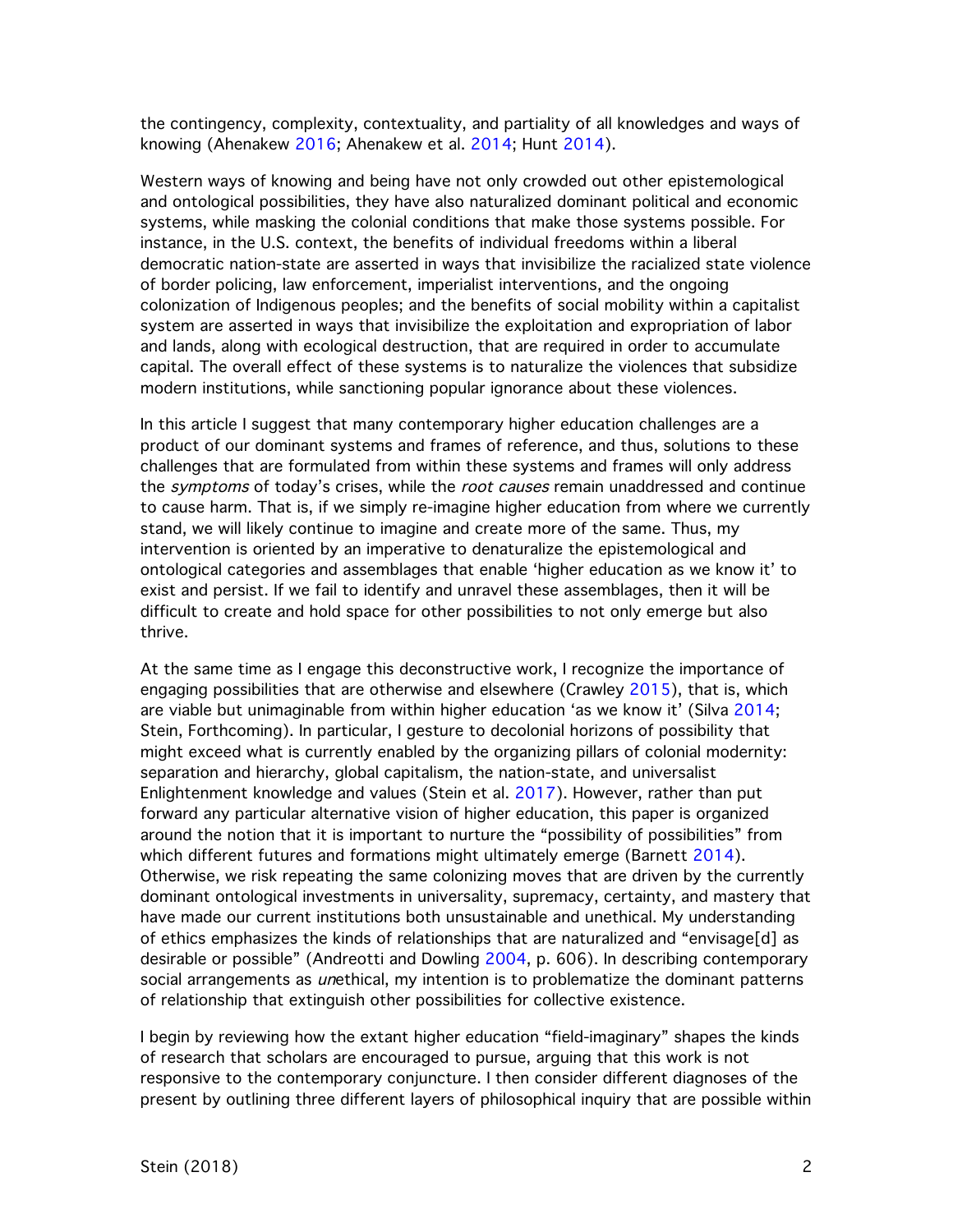higher education. I suggest that our general failure to engage in inquiry within all of these layers is a product of the modern project of colonization that shapes higher education institutions. In order to provincialize this particular conception of higher education and illustrate its coloniality, I consider Leanne Simpson's (2014) work on Nishnaabeg philosophies of education. I conclude by conceptualizing different types of interventions that might enable us to reimagine higher education at each layer of philosophical inquiry.

# The Higher Education Field‐Imaginary

The realm of philosophy in higher education is, with a few exceptions, sparse in Englishlanguage scholarship, particularly within North America (Barnett 2017). There is some work coming out of Europe, and notably, a new journal has recently been launched, Philosophy and Theory in Higher Education, the latter of which might be a reflection of growing dissatisfaction with the available conceptual frameworks for higher education. Not- withstanding these developments, in general it remains the convention that, as scholars of higher education, we produce either descriptive or prescriptive research, or some combination of the two. With descriptive work, we are expected to produce empirical data that represent existing *reality* (if you come from a more objectivist position), or *realities* (if you come from a more social constructivist position). In the case of prescription, we are asked to put forth well-defined solutions to identified problems that clearly delineate the ideal means to a predetermined end. Often, the two go hand in hand: when one describes a problem, it is expected that this will be followed by a practical prescription for how to resolve it.

There is relatively little scholarly space for questioning the epistemological and ontological frameworks that orient our work, and that shape the questions we ask and answers we pose. To raise questions without clear answers, or to deconstruct the conceptual grounds on which we stand without immediately reconstructing them, is generally considered unhelpful and indulgent. The notion that all worthwhile knowledge production should be immediately instrumentalizable can be understood, in part, as a byproduct not only of the applied orientation of the higher education field, but also of the currently dominant higher education field-imaginary. I argue that most people, and otherthan-human beings, are not well served by this imaginary. According to Pease (1990), a field-imaginary is made up of the collective "norms, working assumptions, and selfunderstandings" that characterize a particular field (p. 3). It is through this imaginary that a field's practitioners make sense of shared objects, theories, and methods of study. Field-imaginaries also place boundaries on fields, shaping not only what is included, but also what is excluded or foreclosed (Wiegman 2012).

Field-imaginaries are not timeless, but rather shift in relation to the larger "problemspace" in which they operate. Scott (2004) describes a problem-space as, an ensemble of questions and answers around which a horizon of identifiable stakes (conceptual as well as ideological-political stakes) hangs. That is to say, what defines this discursive context are not only the particular problems that get posed as problems as such...but the particular questions that seem worth asking and the kinds of answers that seem worth having (p. 4).

The emergence of a new problem-space tends to require different terms of the kinds of conversations it is possible to have. If a scholarly field is to be responsive to these shifts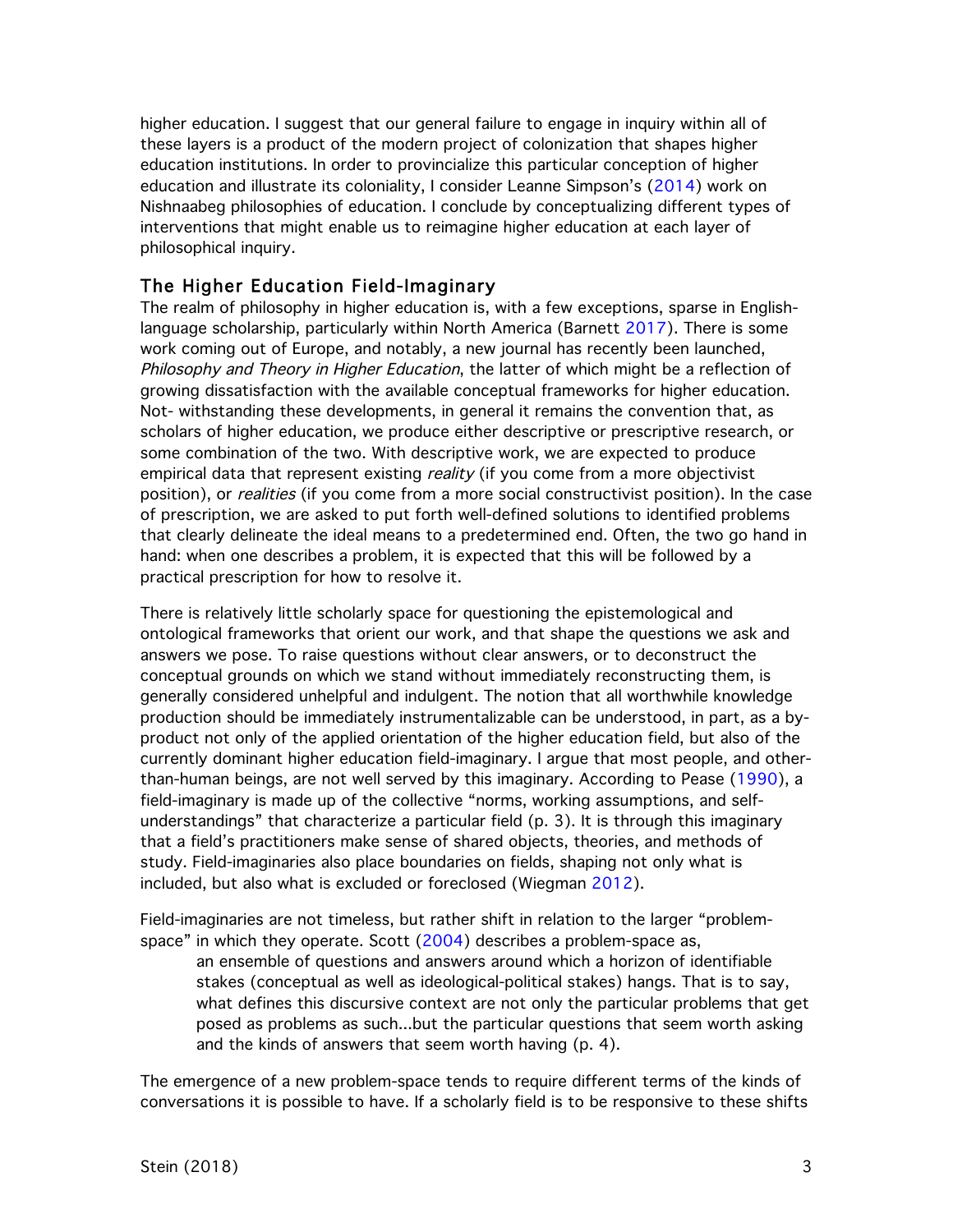and thereby facilitate these conversations, then its field-imaginary must also shift. However, once an imaginary becomes normalized and naturalized, it can be difficult to unsettle it, even if the problem-space that gave rise to it has become outdated.

The currently dominant higher education field-imaginary was not only sedimented during the post-World War II era in a different problem-space than our own, it was also oriented around a narrow subset of primary beneficiaries—namely, the white middle class. Even as the list of beneficiaries has become more inclusive, the imaginary remains rooted in a set of presumptively universal categories and aspirations: possessive individualism (within relations premised on claims of hierarchy, mastery, and the separability of beings); continuous economic growth and private property distributed through meritocratic processes (within global capitalism); decision-making through deliberation (within universal Enlightenment knowledge); and equal rights and shared values upheld by democratic political institutions (within the modern nation-state) (Stein et al. 2017). Thus, this imaginary will only include forms of difference that will have no substantive effect on dominant modes of social organization (Povinelli 2002).

#### The Problem‐Space of the Present

Decades after its initial development, both the ethical and practical limitations of the dominant higher education field-imaginary have become harder to deny. Even at the time of its emergence, this post-War higher education imaginary sanctioned and enabled certain possibilities, while invalidating and invisibilizing others. Nonetheless, the promises on which it was premised were at the time feasible for at least the subset of the population that it centred (the white middle class), given the context of U.S. geopolitical and economic hegemony, and the rapid expansion of global capitalism more generally (Robinson 2010). Within this context, state and national governments committed to funding higher education in order to train workers in ways that also bolstered the U.S.'s strategic global positioning as a beacon of egalitarian democracy (Ferguson 2012; McClanahan 2017).

Since then, political and economic contexts have shifted dramatically. States allocate fewer funds for higher education due to declining revenues attributable to slowing economic growth, tax cuts, and decisions to prioritize public spending elsewhere, including on the expansion of incarceration (U.S. Department of Education, Policy and Program Studies Service, 2016). Meanwhile, most workers have lost considerable bargaining power thanks in part to the transnationalization and flexibilization of capitalist production (Robinson 2010; Smith 2017). Yet in the midst of all this change, the higher education field-imaginary has remained relatively static. Public defunding and increased marketization of universi- ties has been problematized to varying degrees by higher education scholars, but generally in ways that remain invested in the old imaginary's promises of shared economic pros- perity within capitalism. Because these responses are articulated within a field-imaginary that was developed in response to a problem-space that is detached from the socio-material conditions of the present, they have largely proven inadequate for intervening effectively in the face of privatization and austerity.

Within a sedimented field-imaginary, knowledge is produced through a set of taken for granted epistemological norms and conceptual-ideological assemblages. In other words, the general terms of what it is possible to say, do, and think, are set, yet our awareness of the terms themselves (and their impact on the knowledge that we produce) is dulled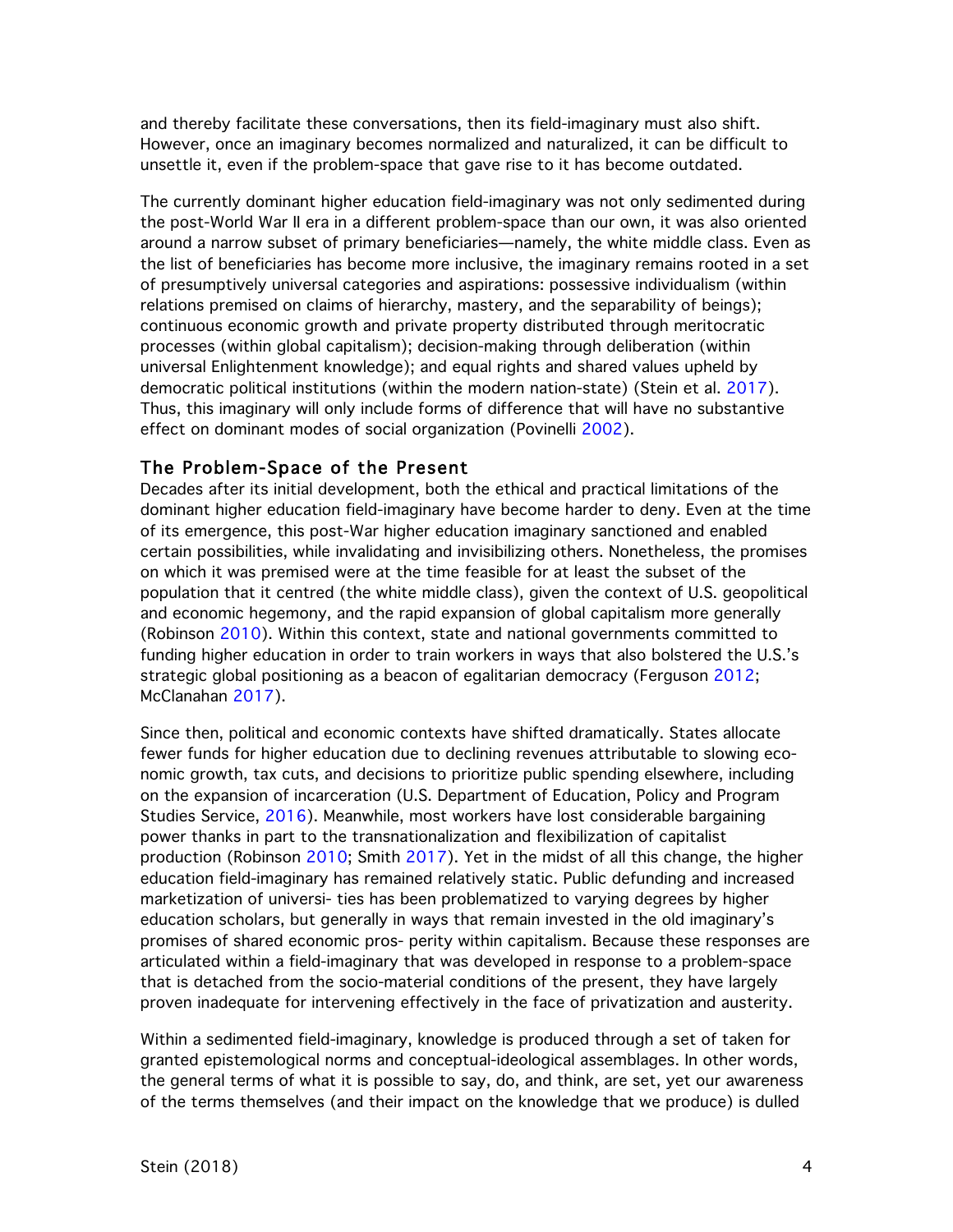as the contextual conditions of its emergence disappear from view. As a result, we do not often think to ask whether the questions that orient our field-imaginary are still the questions that need asking, and whether the terms of our scholarly conversations are adequate to the task of responding to contemporary ethical–political challenges. Scott (2004) thus asks "whether the moment of normalization of a paradigm is not also the moment when it is necessary to reconstruct and reinterrogate the ground of questions themselves through which it was brought into being in the first place" (p. 8).

We are well past the point of normalization when it comes to the currently dominant higher education field-imaginary. If we think for but a moment, several sedimented concepts become evident, as do the arguments around which they orbit. For instance, we debate the extent to which higher education is and should be a public or private good, but rarely question the desirability or inevitability of the liberal capitalist frameworks within which the paired concepts of public/private good are embedded (Marginson 2007). Another well-worn debate is that between positivist and social constructionist approaches to research, but in both cases the research produced still largely responds to the description-prescription imperative. These dynamics are understandable; of course we will use whatever vocabularies are available in order to resist the total privatization of the university. The question we must ask, however, is whether vocabularies from the dominant higher education field-imaginary are adequate.

Simons et al. (2007) suggest that taking the pressing questions of the present "seriously implies that we cannot simply rely on authoritative ideas or principles, which are vaguely reminiscent of our university traditions" (p. 402). Similarly, Barnett (2014) asks, "Doesn't the present time present us with a set of stock phrases and terms that hardly any longer con- vey serious meaning?" (p. 12). Barnett is speaking here about phrases and terms associated with the shift toward university marketization and privatization, yet I suggest we need to ask the same question about the whole stock of concepts that populate our field-imaginary. In other words, the issue is not that we don't have enough critiques of this shift, but rather that many of these critiques have little strategic impact, and insufficient ethical heft, in our current context.

In Scott's (2004) words, it seems possible that "The old languages of moral-political vision and hope are no longer in sync with the world they were meant to describe and normatively criticize" (p. 2). We continue to describe the problems of the present, and prescribe solutions to them, often in quite articulate ways, but on the whole, the higher education landscape seems unmoved. Thus, some have begun to sense the inadequacy of our interventions. The dominant 'describe-prescribe' dynamic of higher education research is operating from within an old frame that has started to lose its grip. This does not mean that knowledge production within this dynamic has lost all value. However, it does suggest that interventions articulated from this space alone will be inadequate to the necessary task of disinvesting from old frames, and facilitating the emergence of new ones. Yet the task of unfolding new frames is hardly simple (and likely cannot be orchestrated by human will alone). Indeed, before we can even begin to consider what else might be possible, it becomes necessary, in Scott's (1995) words, to open the cognitive space for questions regarding the historicity of our political present. What the concepts are that will have to be produced—that will have to be reappropriated or worked over—in order to give us a critical purchase on alternative futures are perhaps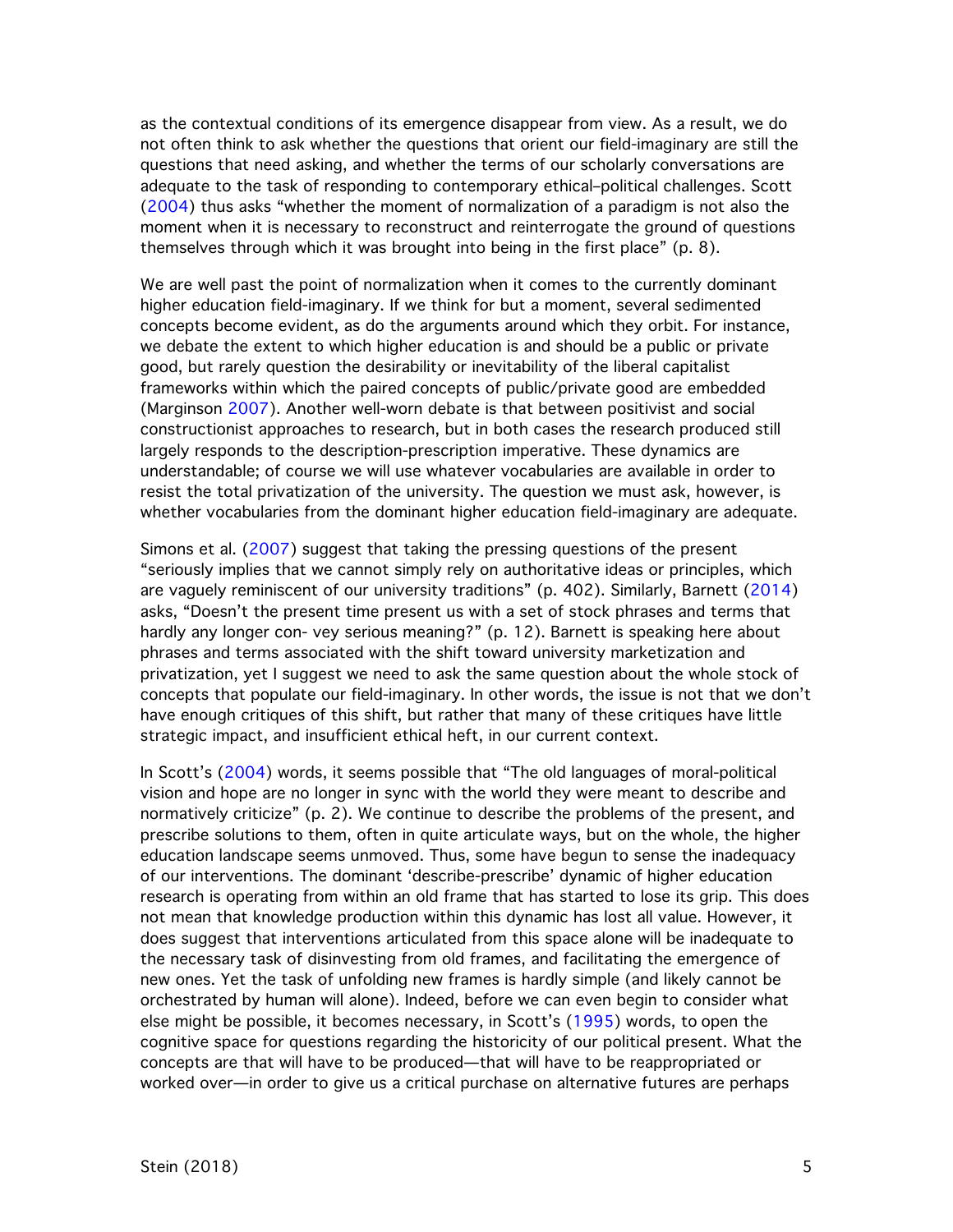not self-evident. But these concepts, whatever they are to be, can only emerge out of an interrogation, from within, of our common and uncommon present. (p. 23) Few higher education scholars have been as persistent and convincing in their efforts to open up this 'cognitive space' for higher education as Ronald Barnett. However, in the spirit of attending to the false and damaging traditions of western philosophy in which a particular, situated perspective becomes universalized as if it offered a view from nowhere, we must also consider that there are different diagnoses of the present. These diagnoses in turn prompt different propositions about the future. In particular, I suggest that when today's primary problems are identified from within dominant frames, they generally describe what are only symptoms of a larger and more deeply rooted set of unethical and unsustainable conditions of possibility for our colonial present.

#### The Coloniality of Modern Existence and Higher Education

Critical Indigenous, Black, and other de-/anti-/post-colonial theorists have long pointed to the coloniality of modern western ways of knowing and being, and by extension, to the coloniality of modern western educational institutions and their supporting infrastructures (Ahenakew et al. 2014; Andreotti et al. 2015; Grande 2004; Grosfoguel 2013; Hunt 2014; Maldonado-Torres 2007; Mika 2012; Silva 2007, 2014; Tuck and Yang 2012; Wynter 2003). These critiques indicate that if we pursue alternative horizons of higher education from within the inherited onto-epistemological frames that uphold colonial modernity, then we risk reproducing the violences that are at the root of many contemporary problems.<sup>1</sup> The critiques also delineate how the frames and categories of western philosophy produce "modern subjects" who are socialized to invest in their own supremacy, which is premised on the presumed universality of their knowledge, understood primarily as a means to describe the world (and objects within it) in order to then predict and control it. The modern subject's mastery of knowledge rationalizes their social authority and entitlement to property claims, and effectively defines their existence as equivalent to the knowledge that they create or amass. Conversely, a threat to the universality or certainty of their epistemological claims is understood as a threat to their ontological security, and thus, to their existence (Andreotti et al. 2018; Shahjahan and Wagner 2018; Stein et al. 2017).

Because of its claims to universality and totalizing knowledge, the modern western ontoepistemology has the violent effect of delegitimizing other ways of knowing and being, and of rationalizing the psychic, intellectual, and material subjugation of those who practice and embody that 'other-ness.' This subjugation takes many forms, including exploitation and expropriation of lands and labor, outright annihilation, and assimilative absorption into the dominant system, including by way of educational institutions (Silva 2007; Tuck and Yang 2012). Indeed, modern institutions of education, including higher education, are a primary means by which colonial structures of being are reproduced and naturalized. This affects both those deemed to be "modern subjects" and those deemed to be their "others", albeit in very different ways.

Even as many historians of higher education date the emergence of the modern research university as we know it to the late 19th century, its roots can be traced back to the

 $<sup>1</sup>$  I derive my understanding of "onto-epistemological" from decolonial critique, particularly that of Silva (2007,</sup> 2014), rather than from new materialist scholarship. This term seeks to capture how epistemology and ontology are intertwined in ways that shape the conditions of knowledge and existence.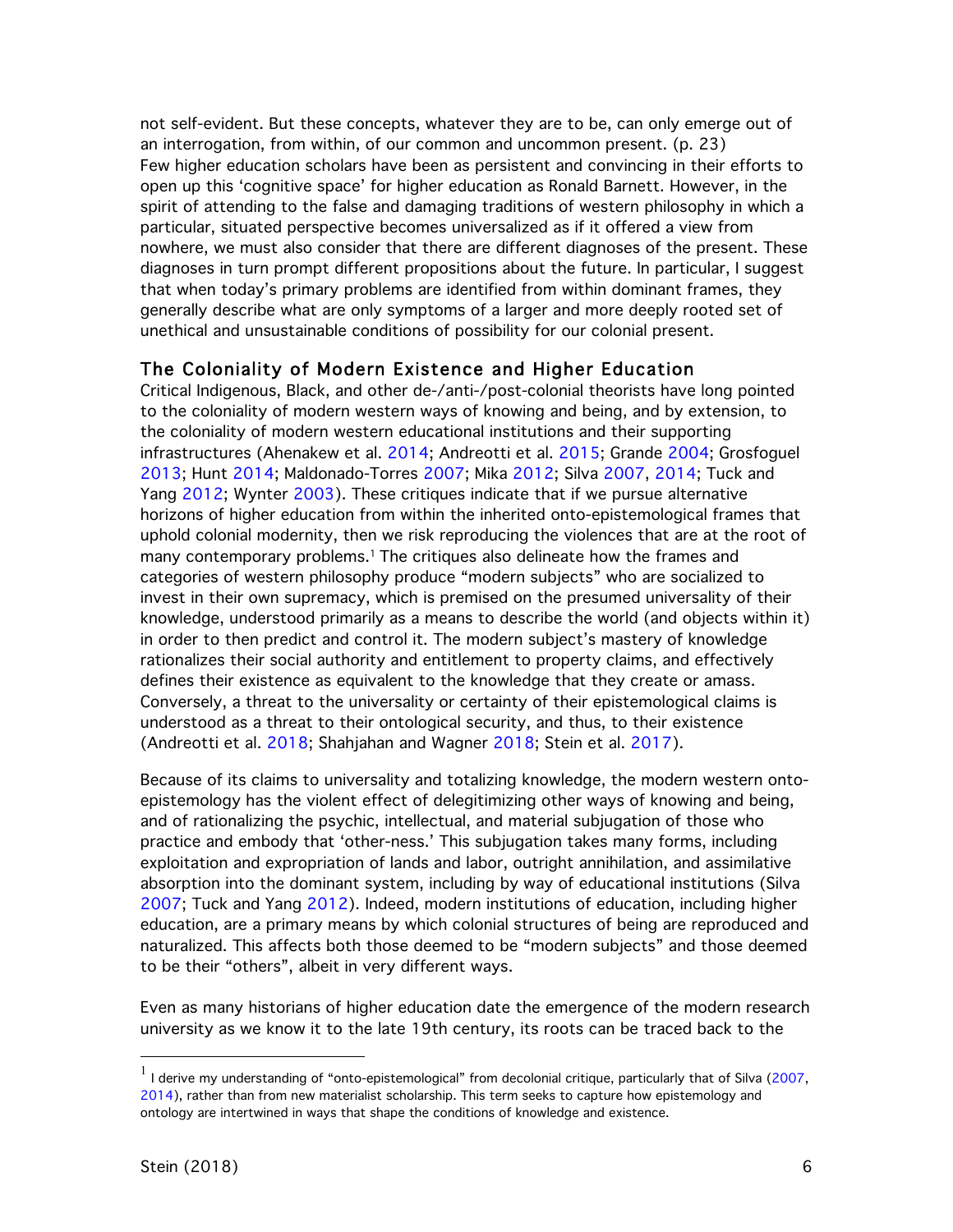early universities of medieval Europe, later iterations of which were exported around the world, often forcibly through processes of colonization (de Wit 2002). From their very beginning, modern universities offered a limited range of educational possibilities, and were prem- ised on the subjugation of difference, including the exclusion of non-western educational philosophies and forms of higher learning (Grande 2004; Grosfoguel 2013; Patton 2016; Simpson 2014; Wilder 2013). 'Higher education' itself is therefore irreducible to the institutionalized 'modern university', much in the same way that 'education' is irreducible to 'modern schooling' (Calderon 2014).

The continued hegemony of higher education as we know it in the form of the modern uni-versity precludes other educational possibilities, because it posits itself as uni-versal. Some have suggested that the contemporary crisis of higher education has to do not only with immediate political economic challenges, but also with the inherent limits of this particular form of higher education (Boidin et al. 2012). Tamdgidi (2012) suggests it is "a crisis of [western higher education's] own hitherto dominant 'academic model' based on the presumption of a Eurocentric epistemic canon that attributes truth only to the western way of knowledge production at the expense of disregarding 'other' epistemic traditions" (p. vii). This 'academic model' is not only thoroughly Eurocentric in its regimes of sanctioned knowledge and socialization, but also capital- and nation-statecentric; in other words, it is thoroughly colonial.

Despite my concern to offer a critique of the coloniality of modern higher education, I have chosen not to frame this paper as a proposal for decolonizing higher education. First, there is no single approach to decolonization. The term decolonization is itself contested, and has multiple meanings, genealogies, and interpretations, both in general (Tuck and Yang 2012), and in the context of higher education specifically (Andreotti et al. 2015). These, in turn, give rise to different possible ways forward. Rather than adjudicate between these possibilities, I seek to pluralize the potential futures beyond what is available within the organizing pillars of colonial modernity (Stein et al. 2017). Indeed, in response to the limits of the *uni*-versalism of the modern university, some have posed the intriguing idea of the *pluri*-versity as an alternative for higher education (Boidin et al. 2012). Yet in order for 'pluri-versities' to truly become possible, we would need to denaturalize, disinvest from, and dismantle the hegemony of the uni-versity. Below I consider how different types of "imaginative thinking about higher education" (Barnett 2014, p. 18) might enable us to do this work.

#### Different Layers of Intervention

Much research about higher education emphasizes diagnoses and interventions at the level of practice, and therefore often fails to address or interrupt the hegemonic structures of knowing and being (Tight 2012). If we want to go beyond simply addressing the symptoms of contemporary problems to address root causes, and if we want to make alternative formations of higher education possible, then we will need to engage in deeper exami- nations that address the epistemological frameworks and ontological assemblages within which higher education is situated. Below, I elaborate what I mean by these terms (see also Andreotti et al. 2018).

Diagnoses at the methodological layer of higher education emphasize questions of practice. When we rethink higher education at this layer, we generally do not rethink our orienting questions, or our desired end goals, but rather are concerned with adjusting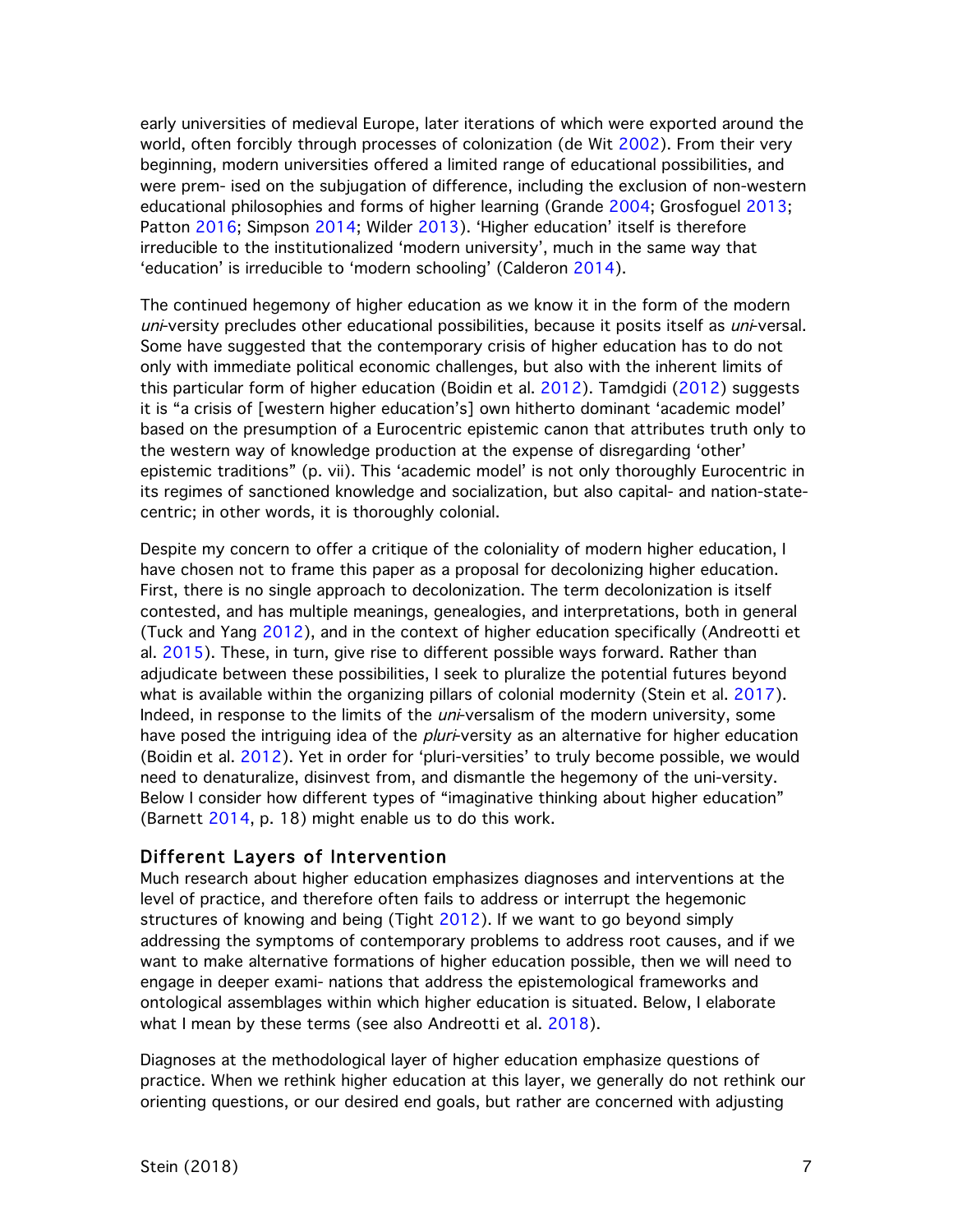the answers that we provide to existing questions, and the means by which we will reach those ends. We can think of efforts to discern and revise 'best practices' as operating primarily at this layer, as well as questions about how to make existing policies more 'effective.' The general idea is that certain elements of our institutions and larger systems are not performing optimally, but there is little consideration that the institutions or systems themselves might be limited or require deeper transformation. Thus, methodological diagnoses are generally followed by methodological solutions. The bulk of higher education research operates at this layer of intervention.

Orienting questions at the methodological layer might be things like: How do we increase the persistence and graduation rate of  $[x, y, or z]$  population? How can we grow enrolment? What are new possible sources of revenue that will enable institutions to balance budgets given declining public funding? How can student aid systems be more accessible and easy to use? What kinds of data do we need in order to assess and demonstrate the importance of a particular intervention? How can we encourage faculty to submit more grant proposals? How can we discourage students from cheating? What competencies do college graduates need to develop in order to be employable?

Some higher education scholarship engages the epistemological layer, particularly work in more critical traditions. This work seeks to not simply answer existing questions or pursue the established ends of education, but to address the ethical and political dimensions that shaped how those questions were answered, and how those ends were chosen. Epistemological diagnoses do not simply consider the kinds of knowledge that is produced and transmitted in higher education, although this is a big part of it, but also consider what kinds of knowledge is produced and transmitted *about* higher education. Although the orienting problem-space of the dominant imaginary might not shift at this level, there is a commitment to pluralize possible solutions from a more diverse array of perspectives, questioning the presumed universality of any single answer (or 'best practice') and the power dynamics involved in determining whose answers carry weight.

Orienting questions at the epistemological layer might be: Whose voices are centered in curriculum, and whose are absent? What kinds of knowledge production is validated and valued? How should we balance the public good orientation of the university with economic considerations? How do we not just enhance the numeric representation of a particular population, but ensure that they are getting the resources they need to succeed, and that the university is a welcoming environment for them? How can pluralizing our research methodologies and social theories enable higher education researchers to better capture the experiences of different populations? What might ideas of responsibility and accountability look like outside of definitions imposed by capitalist and/or nationalist imperatives? What kinds of knowledge production are possible in higher education research that are neither primarily descriptive nor prescriptive?

Very little higher education scholarship engages at the ontological layer (Shahjahan et al. 2017). Any particular ontology is rooted in particular ideas, categories, and experiences of reality and existence as they relate to temporality, spatiality, language, relationality, reality, and agentic capacity. Ontological categories enable certain possibilities for existence to take hold and remain in place, and preclude others from thriving or emerging. In particular, Western ontological categories tend to deny the animacy of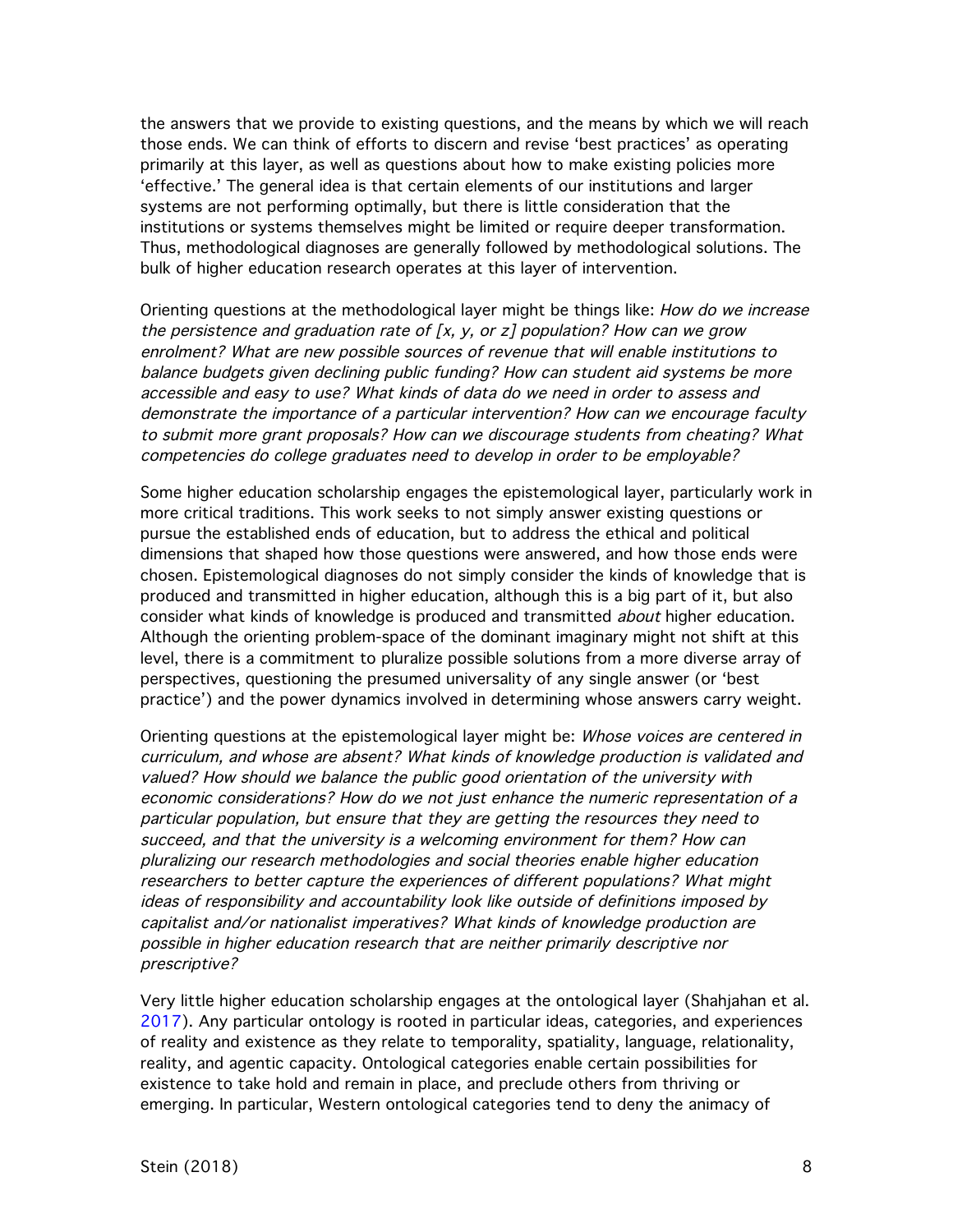other-than-human beings, reproduce linear narratives of time, and neglect the significance of multi-layered, place-based relationships in knowledge production (Marker 2018). Diagnoses at this layer of intervention identify how (often invisibilized) frames shape what is perceived to be real, valuable, possible, desirable, and intelligible. Rather than pluralize answers to popular questions within the dominant problem-space and higher education field-imaginary, the commitment would be to historicize those questions, and consider what other questions we might ask. However, it might be preemptive to pose those questions in relation to higher education as long as we remain within the same ontology, lest we reproduce the notion that we can learn to be otherwise by simply thinking otherwise (reducing our existence to what we know).

Thus, orienting questions at the ontological layer of intervention might first need to interrupt our satisfaction with existing ontological assemblages in a way that neither entirely dismisses them nor overdetermines possible alternatives. This might enable us to glimpse other possibilities without dismissing existing ones, emphasizing a "both/and more" approach: How might we practice...ethics with/out the modern subject? Politics with/out the nation-state? Education with/out modern institutions? Sustenance with/out capitalism? Difference with/out separation? Knowledge with/out certainty? Imagination with/out the intellect? Existence with/out individualism? Community with/out consensus? Temporality with/out linearity? Relationships with/out subjects or objects? Critique with/out normativity? (questions inspired by Silva et al. 2016).

I am not suggesting that we cease to engage in higher education research and practice at the methodological or epistemological layers. Even diagnoses at the ontological level also consider what is happening in the other layers, given that these are nested layers rather than mutually exclusive ones. Further, having an ontological diagnosis does not preclude one from posing short-term methodological or epistemological solutions. Indeed, this is necessary work for addressing the many immediate, acute crises in our existing institutions, in the case of solutions at the methodological layer, and for denaturalizing the reproduction of unequal power relations in terms not only of who is included in higher education institutions, but also whose knowledges are sanctioned and whose voices are heard and carry political weight in the case of solutions at the epistemological layer. However, unless we also support and engage interventions at the ontological layer, then we are likely to remain trapped within an imaginary and a problemspace premised on the unethical and unsustainable conceptual and material assemblages that uphold colonial modernity.

In other words, if we pursue alternative horizons of higher education from within the dominant field-imaginary, then we risk reproducing the violences at the root of many contemporary problems. These risks are illustrated in Barnett's proposed idea of 'feasible utopias.' According to Barnett (2014),

Feasible utopias are utopias that just might be realised. They are utopian in that they are nowhere to be found, at least in their fully realised form. They are feasible in that there are good reasons for believing that they could be realised. They are not castles-in-the-air but have a degree of feasibility about them, even if—given the weight and power of the contemporary forces besieging the university—they are unlikely to be realised. That they could just be realised imparts hope and energy in the possibly daunting project of bringing them about. (p. 17)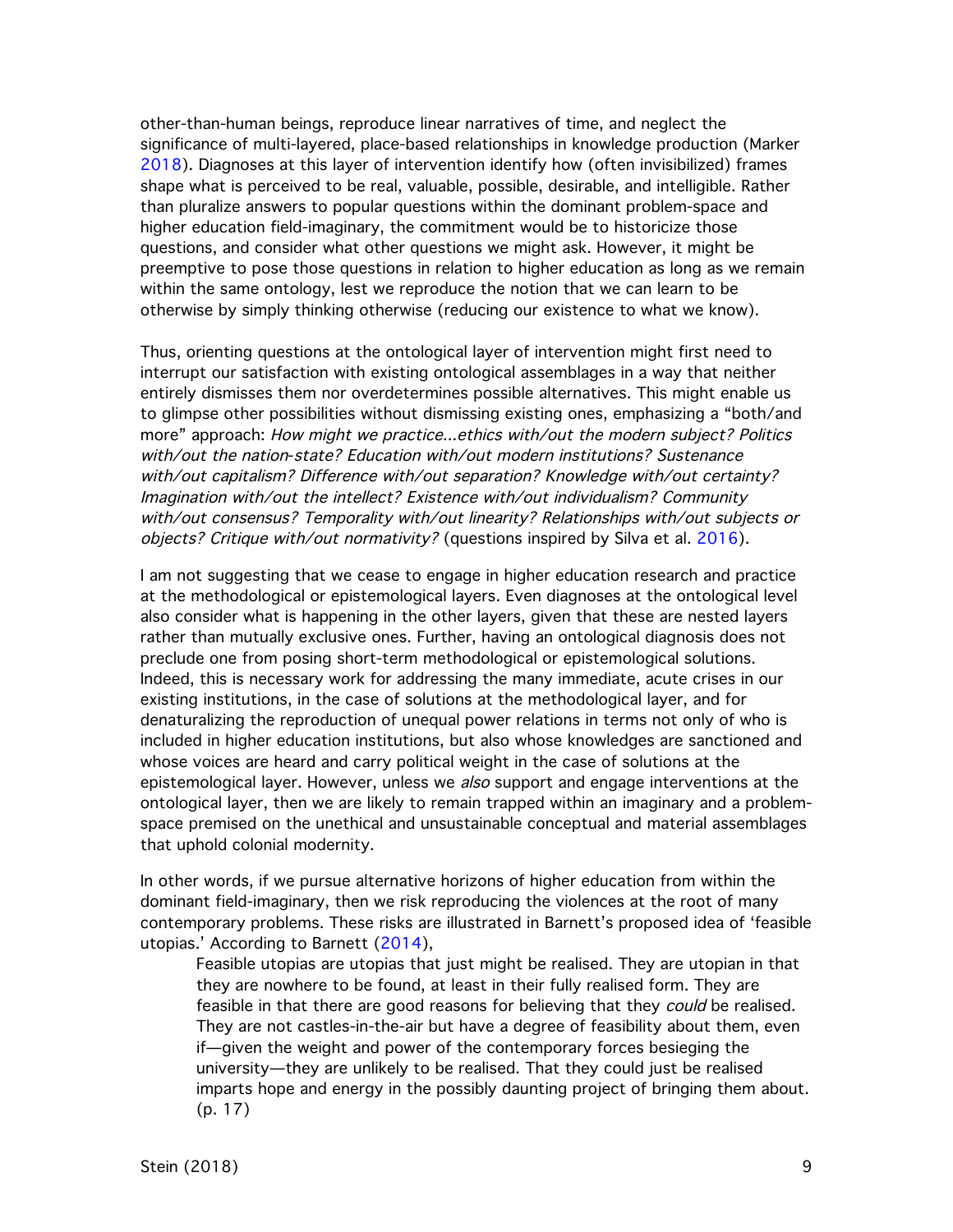Barnett's work here and elsewhere is driven by an admirable commitment to expand the available frames of reference for thinking about higher education. However, failure to attend to the sanctioned ignorances of western philosophy when engaging with this concept could lead, however unintentionally, to its weaponization towards colonial ends. Any "utopian" vision of higher education already bounds possibilities for what might be desirable. It presents a normative future that will inevitably exclude other futures; one person's utopia is often another's dystopia. We can say then, that even at the epistemological layer, there is a risk of putting forward particular ideas about what constitutes a utopia (and thus, what is universally valuable and relevant) without asking questions about who decides what this is, and at whose expense would it be realized. These concerns are also relevant in relation to "feasibility." Assessments of feasibility often foreclose on possibilities whose realization would challenge the dominant mode of existence. If hegemonic ontological categories circumscribe what is possible for us to imagine, then limiting our engagement to alternatives that can be deemed feasible from within existing ontological categories also limits the available possibilities. This is particularly concerning given that these dominant categories sanction the invisibilization of colonial violences that subsidize existing possibilities for existence.

None of these limitations make the idea of feasible utopias entirely unhelpful. This is particularly the case if we frame utopias not as ends to be achieved, but rather as reminders that it is possible for things to be otherwise than they are (Jameson 2007). However, we must also consider the risks of deploying it, and ask about other (noncoercive) ways that we might expand possibilities for higher education.

# The Ambivalence of Engaging Difference

I have thus far sought to establish that often when we are invited to engage in more imaginative thinking about higher education, our thinking remains circumscribed not just by a particular dominant field-imaginary, but also by a set of western ontological orientations premised on the modern subject's presumed mastery, certainty, superiority, and universality. As long as these orientations remain in place, they are likely to affect the continuation of the very problems that we seek to address in our 'reimaginings.' This is often the case even when one is made aware of the harms that are affected by these orientations at the epistemological level: once the critique sinks in, the immediate response is to seek absolution. If one remains within a mode of existence that is oriented by mastery, certainty, superiority, and universality, there will be a desire to transcend the coloniality of modern existence without giving anything up (Jefferess 2012).

Certainly, our limits also have to do with material conditions: "giving up" one's presumed entitlements is harder to do when it feels like a choice. As the feasibility of fulfilling promised benefits (for the white middle-class) within our current systems continues to diminish, this *might* open up possibilities for going beyond progressivist critiques that seek, e.g., greater regulation of capitalism and more redistribution within it. In other words, as the mismatch between the promises that orient our currently dominant higher education imaginary and today's political economic realities becomes harder to deny, the imperative for new modes of existence become increasingly evident. But while the material context creates opportunities, if we seek to provincialize the university as we know it, and not only address problems that can be articulated and addressed within the methodological and epistemological layers of our higher education field-imaginary, then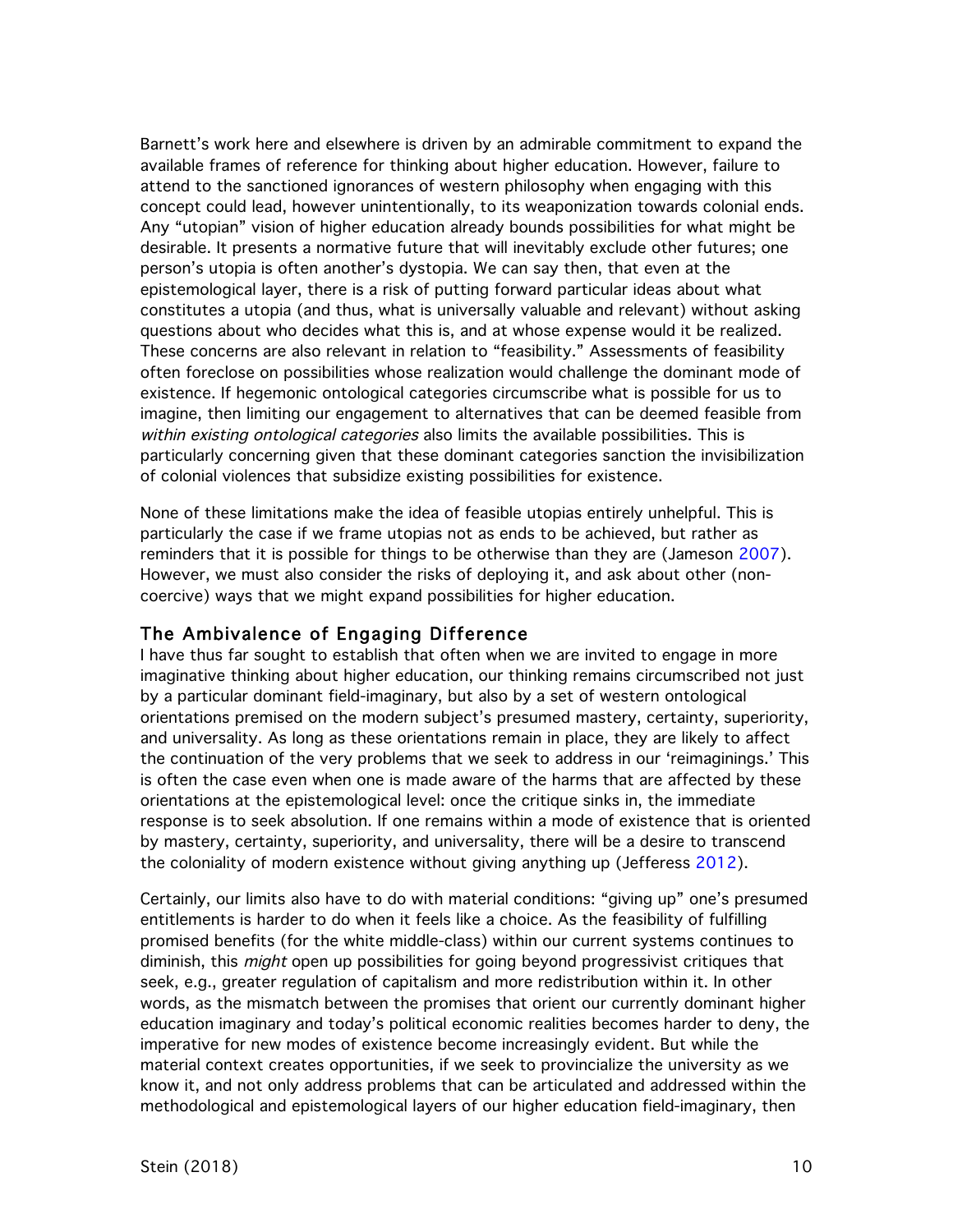we will need to take steps to avoid the circularities that keep us rooted and invested in a colonial mode of existence. One way of doing so is to engage other educational philosophies as a means to potentially interrupt the illusion of western ontological universality and provincialize its organizing categories. Indeed, any worthwhile reframing of higher education philosophy would necessarily engage non-Euro-, andro-, and anthropo-centric philosophies. Recognizing that there are both recolonizing and decolonizing potentialities in such engagements, I proceed with caution.

As Shotwell (2016) notes, it is precisely because it is so difficult to imagine the world other than it is that "we turn, sometimes in colonial or orientalist ways, toward 'other' cultures, which show that things are very different elsewhere than they are here" (p. 186). These 'colonial/orientalist ways' can be understood as a result of the fact that, as Hunt (2014) notes, "Indigenous knowledge is rarely seen as legitimate on its own terms, but must be negotiated in relation to pre-established modes of inquiry" (p. 3). In many ways this arises out of a failure to recognize that epistemology is not distinct from the ontology within which it sits, hence my use of the term "onto-epistemology", even as we can separate the two layers for pedagogical purposes. The process of making nonwestern knowledge legitimate and intelligible within western institutions often involves two moves: over-simplyfing and homogenizing other knowledges (due to a lack of training in their nuances and the colonial desires for mastery and universality, which in turn reduce complexity, dynamism and potentiality into determinate categories and meanings that leave little room for ambiguity, uncertainty, and unknowability); and decontextualizing those knowledges (in ways that fail to consider how grafting ideas from other contexts results in a violence to that knowledge, and also will likely not have the intended transformative effects in our own) (Ahenakew 2016; Hunt 2014). Engaging different onto-epistemological possibilities in these ways enables western subjects and institutions to reassert their universality and supremacy while asserting that they have done otherwise.

How might we engage different educational philosophies without romanticizing them, instrumentalizing them, or presuming that any one of them holds the answers to the complex problems that are a product of our own making? One way of thinking about this is that, for those of us socialized within the western onto-epistemology, other ways of knowing and being cannot become transparent to us—not only because we have not lived with and through them, but also because the very act of seeking to master them is but another reproduction of the colonizing imperative (Shahjahan et al. 2017). Rather than seeking to make what is invisible visible, or to make what is absent present, we might therefore try to foster an approach to engagements with difference that "makes what is invisible noticeably absent so that it can be remembered and missed" (Ahenakew 2016, p. 333). If one approaches encounters in this way, then rather than being enacted out of a desire for mastery of difference, the encounter itself can enact a provincialization of not just western knowledge, but of all knowledges—thereby potentially cracking the western onto-epistemological frames of universality and certainty, instead of incorporating new knowledges into those same old frames. What might this look like in terms of engaging other educational philosophies and knowledge systems in higher education? These engagements could be oriented in such a way that the primary intention is not to *learn from* difference in ways that enable us to 'authentically know' the other and/or ourselves (Zembylas 2018). Instead, the intention would be to open oneself up to *being taught by* difference (Bruce 2013). Drawing on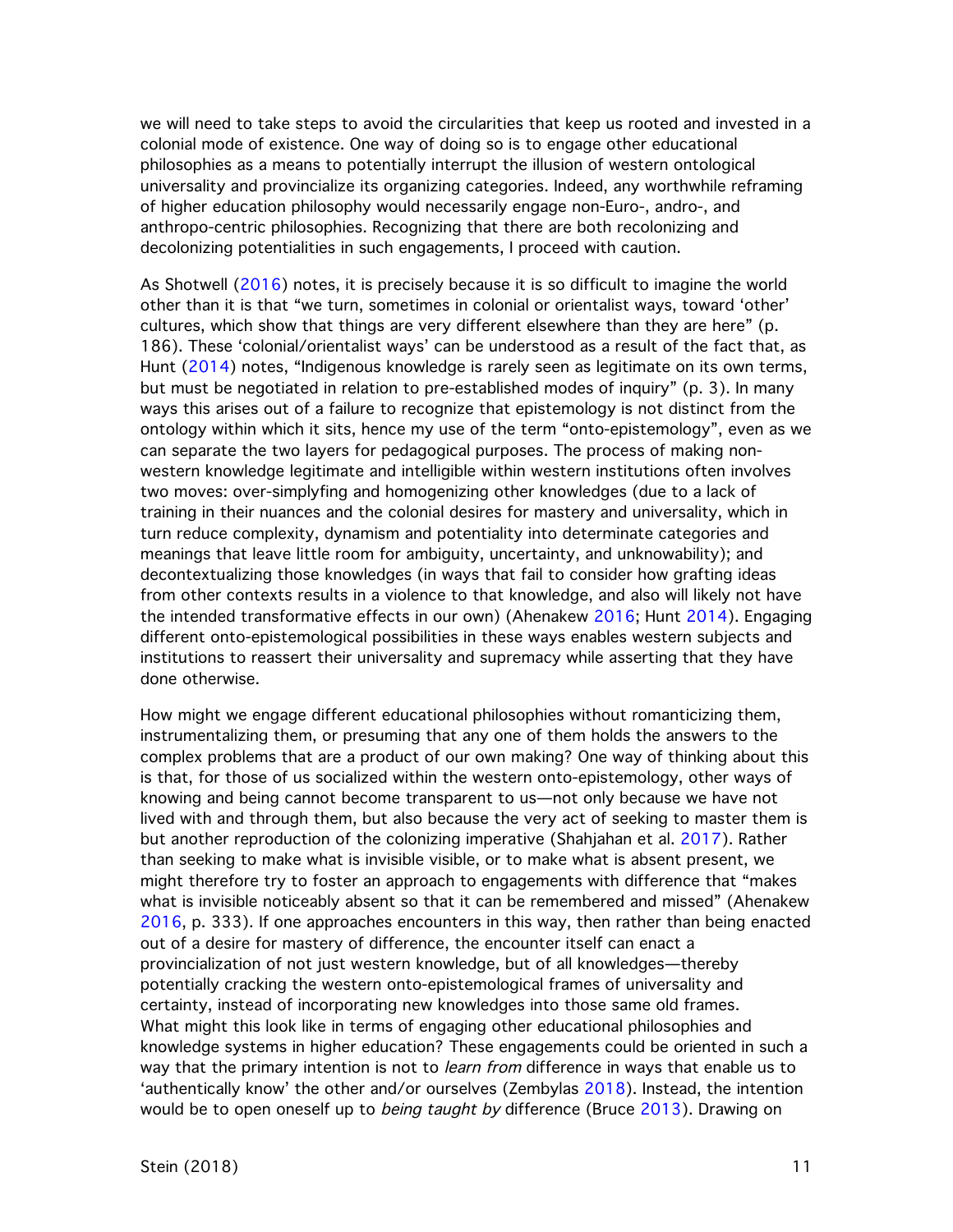Biesta (2013), Bruce (2013) distinguishes between *learning from* and *being taught by* difference: while learning from implies learning something that is expected and then assimilated into our existing frames of knowledge and sense of self, being taught by entails decentering oneself and suspending one's preconceptions in ways that can result in an unexpected and potentially disruptive rearrangement of knowledge [and desire (Spivak 2004)] (Biesta 2013). To be open to being taught by difference requires that one has at least temporarily bracketed the modern onto-epistemological desire to predetermine and control the directionality and outcomes of engaging with difference.

I suggest that by opening ourselves to being taught by other educational philosophies, we might confront the assumptions and limitations of our higher education system, including the power relations that have naturalized the modern university form. This might then enable us to deuniversalize our own perspectives in ways that accept the radical equality of all knowledge systems, even those we know nothing about (Santos 2007). The idea here is not to turn away from universal relevance only to turn toward absolute relativism, but rather to recognize the contextual relevance of all knowledges. That is, not only is there no 'zero point' epistemology or view from nowhere (Castro-Gómez 2007; Grosfoguel 2013; Maldonado-Torres 2007), but all knowledges will enable certain possibilities and interventions into reality, and foreclose others (Santos 2007). This then creates the possibility for making knowledge claims that are not rooted in claims to epistemic privilege (which in turn is premised on presumed universality and neutrality). In this way, we might expand the available horizons of what appears possible or desirable for higher education, without then feeling compelled to plot a single teleological path toward the future in ways that would inevitably coerce and contain difference.

Recognizing that all of this may sound a bit abstract, particularly in the absence of many previous conversations in higher education around these concepts, below I offer one example of the generative possibilities that might arise from engagements with other educational philosophies without seeking to determine in advance what they might teach.

# Nishnaabeg Educational Philosophy

Before one even gets to the body of her article "Land as Pedagogy: Nishnaabeg intelligence and rebellious transformation," Simpson (2014) already indicates that Nishnaabeg knowledge production differs from that of the west in which authorship is the domain of individuals by acknowledging authorship as a collective, emergent process: "The thinking within this paper was generated inside a community of intellectuals, artists, Elders and cultural producers to whom I am both influenced by and accountable to. Previous drafts were peer-reviewed outside of the standard academic peer-review process and within a community of practitioners and Nishnaabeg thinkers..." (p. 1).

The article itself begins unlike most western scholarship, with the story of a Nishnaabeg child, Kwezens,<sup>2</sup> who learns how to get maple syrup in the sugar bush, first by observing a squirrel do it, and then by using her own creativity to create another way that is also respectful to the maple tree. She is grateful to the squirrel, and the tree, and shares this

 $2^{2}$  As Simpson (2014) notes, "Kwezens literally means 'little woman' and is used to mean girl" (p. 2).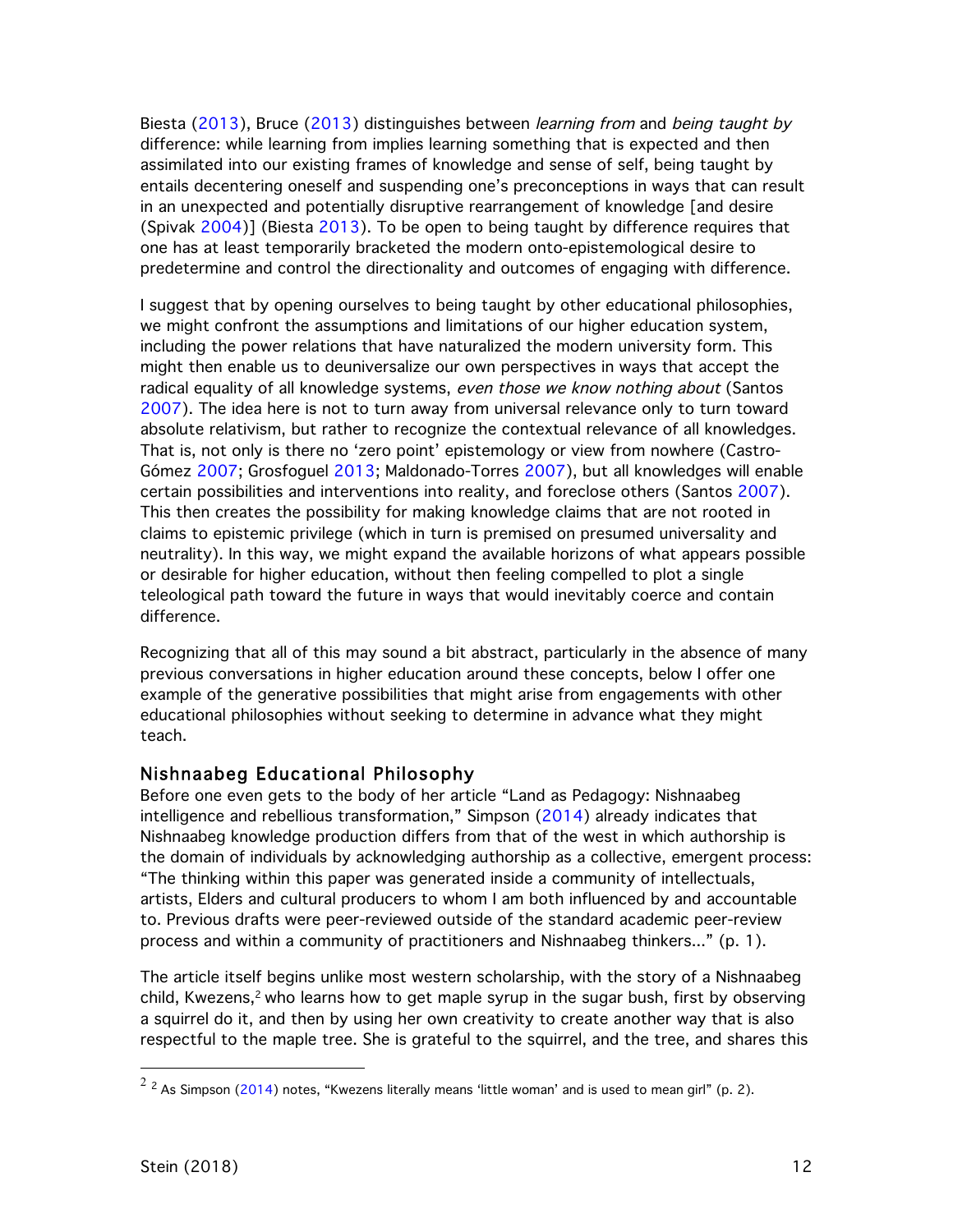knowledge with her family. Simpson's decision to centre the story itself tells us something about Nishnaabeg epistemology—that stories are not simply cultural artefacts or entertainment, but important teachings about the Nishnaabeg worldview. That is, for Simpson, this story is rooted in Nishnaabeg collective intelligence, and Nishnaabeg theory, the latter of which "isn't just an intellectual pursuit—it is woven within kinetics, spiritual presence and emotion, it is contextual and relational", and "isn't just for academics; it's for everyone" (p. 7). Although Simpson shares this story and talks about what it means in relation to Nishnaabeg intelligence, she also suggests that its meanings, metaphors, and interpretations are not fully available to those who have not lived as Nishnaabeg people; there is also great het- erogeneity and dynamism within the larger umbrella category of Nishnaabeg intelligence itself. As Simpson (2017) suggests elsewhere, "there are many different diverse interpretations and philosophical standpoints within Nishnaabewin, and as communities of thinkers" (p. 35). Thus, rather than try to summarize an intelligence that I do not embody and that contains its own internal pluralities, I consider some of what the Nishbaabeg educational philosophy embedded in Kwezens' story might tell us about the dominant higher education fieldimaginary.

If one only looked at Kwezens' story at the level of methodology, then it would be easy to consider it simply as a medium through which to deliver a message about practice: how to extract maple syrup from trees for human consumption. Simpson (2014) notes how settlers have developed their own, commercial method for extracting syrup as a means to make capitalist profits. In this way, "they completely miss the wisdom that underlies the entire process because they deterritorialize the mechanics of maple syrup production from Nishnaabeg intelligence and from aki [land]. They appropriate and recast the process within a hyperindividualism that negates relationality" (p. 9). Indeed, Simpson describes how this kind of grafting happened in her own schooling, when a teacher gave the option of the "pioneer method" or the "Indian method" of making syrup, the latter of which was completely separated from the onto-epistemological dimensions of Nishnaabeg intelligence, and clumsily forced into a western educational frame.

The Nishnaabeg educational philosophy in this story illuminates the anthropocentrism of western onto-epistemologies, in which only humans can be thinkers and teachers. In Kwezens' story, other-than-human beings, like the squirrel, are teachers, and the maple tree and its sugar are Kwezens' relations, rather than resources to be extracted—thus, Kwezens offers tobacco as an act of thanks to the tree. And the land itself is not simply the context of learning, but a teacher and a co-learner. Indeed, the story also illustrates an educational philosophy in which knowledge creation happens relationality, amongst a web of beings, rather than as a process of mastery by a single, isolated individual. Knowledge is there- fore meant to be shared, rather than hoarded and put toward personal gain (as in ideas of 'human capital'). Nishnaabeg knowledge is also considered a gift from the spirit realm, "coming to individuals through dreams, visions, ceremony and through the process of gaaizhi-zhaawendaagoziyaang—that which is given lovingly to us by the spirits" (Simpson 2014, p. 10). Thus, knowledge cannot be individuals' alienable property, and is not only transmitted via books within a classroom.

Kwezens' story also provincializes western notions of temporal linearity, as Simpson (2014) notes, "It is critical to avoid the assumption that this story takes place in pre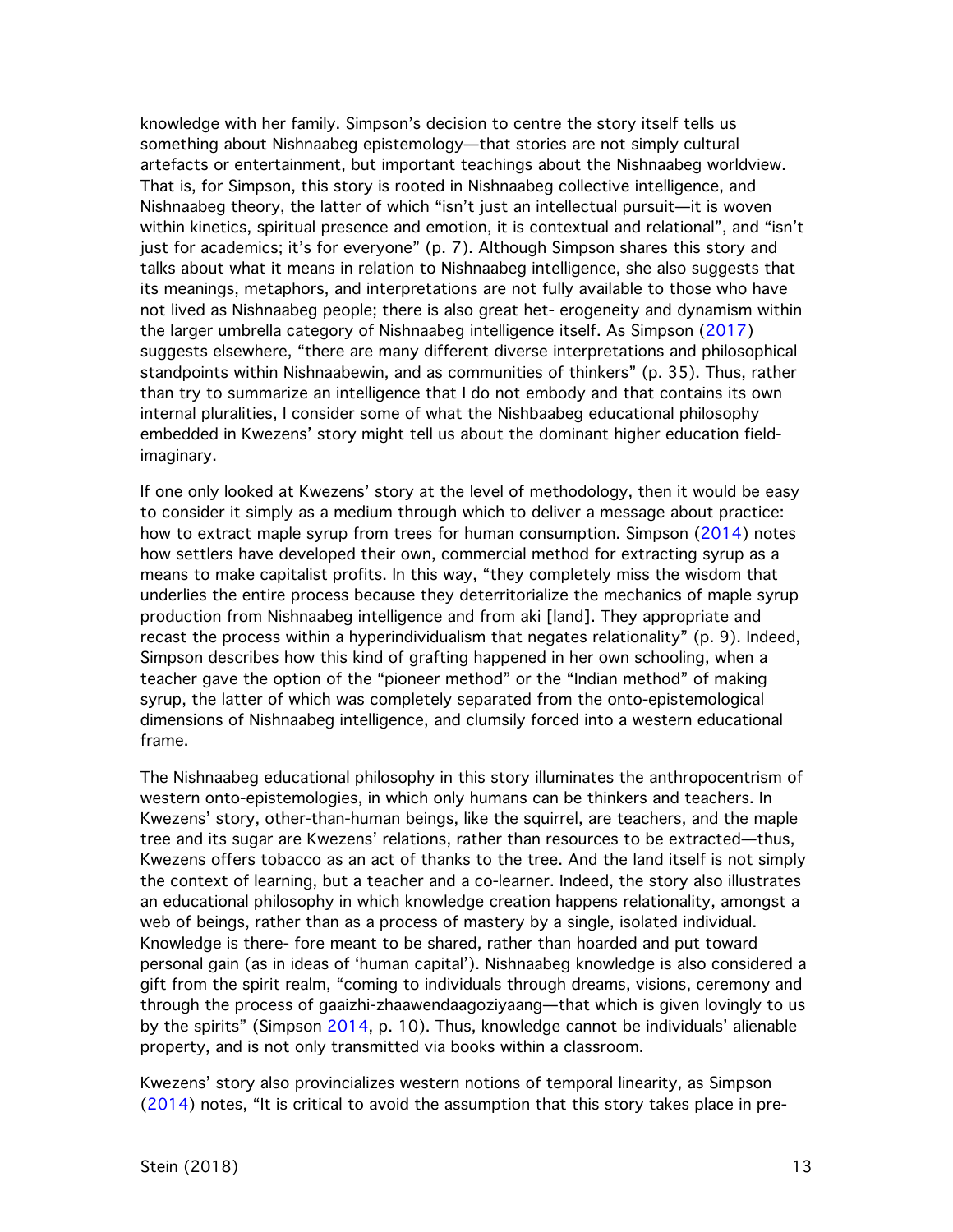colonial times because Nishnaabeg conceptualizations of time and space present an ongoing intervention to linear thinking - this story happens in various incarnations all over our territory every year in March when the Nishnaabeg return to the sugar bush" (p. 8). This concept of temporality contrasts sharply with western ideas of linear, unidirectional time, particularly the Enlightenment idea of perpetual forward movement, which is often linked with ideas of perpetual progress and development, and castigates those (usually non-western people) who are perceived to be 'lagging' behind in this path.

Finally, Simpson situates this story amongst a web of other stories. She acknowledges where she learned it, contextualizes her own telling of it, and notes that there are not only other versions of the same story, but also other maple sugar origin stories. This is a different epistemological practice than that which dominates in western educational practice, and is rooted in a different ontological orientation. In indicating that there are other versions of the story, Simpson gestures to the plurality, partiality, and contextuality of Nishnaabeg knowledge. She does not claim that her own version of the story is the universal or authoritative one, nor does she suggest that an authoritative version even exists. In fact, Simpson retells the story in her 2017 book, and notes that she has "told different versions over the years. Nearly every time I tell it, I understand new meanings and make new connections" (p. 145). In the book version, Simpson renarrates the main character as a gender non-nonconforming child, and notes, "it is crucial we tell stories in a way that draws every member of our community into the stories, and to demonstrate the intelligence we all miss when we continue to uphold the colonial gender binary" (p. 145). As Simpson demonstrates, Nishnaabeg storytelling is not about mastering and transmitting a static canon of facts, but rather embodying shared wisdom and making it meaningful for different contexts while understanding and respecting its links to a larger set of stories, relationships, and responsibilities to other humans, other-than-human beings, as well as to one's ancestors and other relations in the spirit realm.

There is much else that engaging with Simpson's (2014) article can teach, not just about Nishnaabeg educational philosophy but also the limits of western educational philosophy. However, it is important to also consider how she contextualizes the story with regard to western education itself. She recognizes that it is not easy to engage in the kind of Nishnaabeg education that takes place in Kwezens' story in the context of settler colonialism, which poisons the land and designates the sugar bush as the property of the colonial state, corporations, or individual settlers. Western educational philosophy tends to value education as schooling within colonial institutions, and has actively suppressed other educational philosophies and the ways of being in which they are rooted. Simpson notes, "Nishnaabeg intelligence has been violently under attack since the beginning days of colonialism through processes that remove Indigenous peoples from our homelands" (p. 13). Nishnaabeg and other Indigenous peoples have resisted these attacks, and even eventually claimed spaces within western institutions. However, Simpson also suggests, "the academy does not and cannot provide the proper con- text for Nishnaabeg intelligence without the full recognition of the system that generates this intelligence and the people that have dedicated their lives to growing, nurturing, and living that system" (p. 17). She argues that Nishnaabeg intelligence cannot truly thrive until colonial relations have ended, so that relations to and with the land may be fully restored.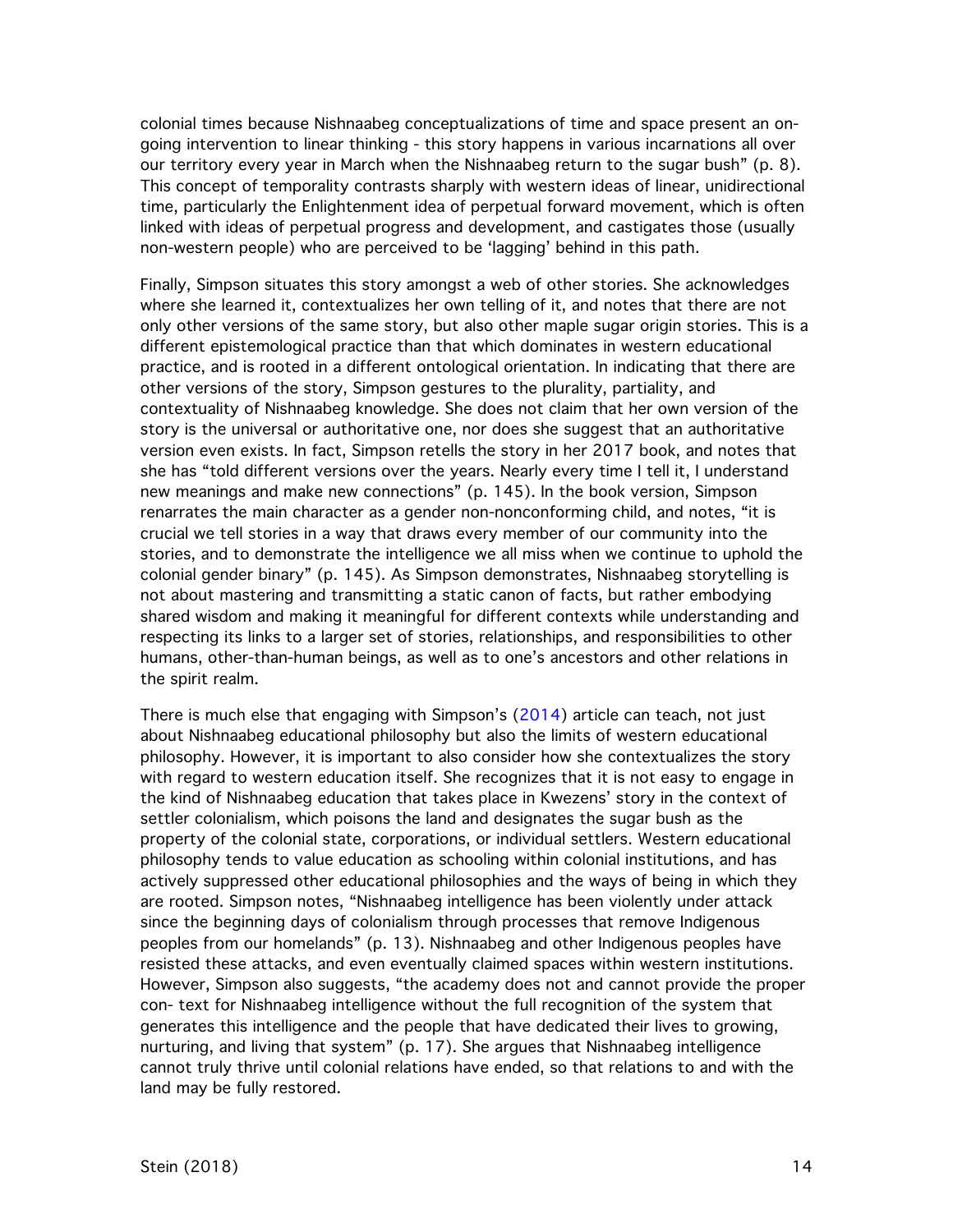Would Simpson's notion of a decolonized future be deemed 'feasible' in the terms of Barnett's feasible utopia? I suspect that if non-Indigenous educators really understood what decolonization would entail, then many would say no, as this would require a dismantling of the epistemological and ontological frameworks that uphold colonial modernity, and thereby, our existence as modern subjects. Yet to say no also presumes the continuation of not only the hegemony of western educational philosophy, but also of settler colonialism, which is premised on the disappearance of Indigenous peoples (Coulthard 2014; Hunt forthcoming; Tuck and Gaztambide-Fernández 2013). As Hunt (2014) notes, "Investigations into western onto- logical possibilities are bounded in ways that limit their ability to fully account for Indigenous worldviews" (p. 27). This limitation, and its ethical and material impacts, are nothing new. However, increasingly, these western ontological possibilities are also limited in their ability to generate solutions to the economic and political problems that the western worldview has itself created. Perhaps the modern subject's protective shell is starting to crack on its own.

#### Different Interventions

If current conditions are such that the continuation of dominant formations of higher education appear increasingly unlikely, yet truly different formations also appear impossible or unimaginable, how might we proceed with developing a practice of higher education philosophy, specifically one that seeks to imagine and engage higher education otherwise and elsewhere? One way to frame this is to consider that interventions are needed at all three layers (methodological-epistemological-ontological), even if our diagnosis emphasizes the ontological layer.

First, with regard to methodological interventions, we can enact short-term, harm reduction practices that primarily address the symptoms (rather than root causes) of today's challenges. Thinking in reference to Simpson's critique, one example of how to immediately address the coloniality of mainstream higher education is to "Indigenize" the existing university, that is, to create space for Indigeneity within structurally colonial institutions. This might include efforts to recruit and retain more Indigenous students and faculty, include more Indigenous content in courses of all kinds, and cultivate deeper understanding of histories of colonization. Within these efforts, Indigenous existence (not just epistemologies, but also ontologies) is still subjugated by colonial constraints (Ahenakew 2016; Hunt 2014). As Ahenakew et al. (2014) note, "if we try to provincialize western thought within the institutions (e.g. nation-states, universities, schooling, etc.) that were created to naturalize it, we will need to remain within its language, epistemology and ontology, even when we claim to be doing the opposite" (p. 217). Nonetheless, these methodological efforts can become the first step toward opening up other, more thoroughly transformative higher education futures.

Next, epistemological interventions can enact alternatives that are possible within the existing ontological conditions in the medium-term—what we might call, after Barnett, feasible utopias. Thinking in reference to Simpson again, we can consider the example of not only everyday practices of Nishnaabeg intellectual resurgence despite ongoing colonization, but also Simpson's work as a faculty member with the Dechinta Centre for Research and Learning. Dechinta is a land-based educational initiative with deep connections to local Indigenous communities in what is currently called northern Canada. Dechinta centres Indigenous knowledges and employs elders as instructors, and although it is not entirely disentangled from mainstream institutions or independent from the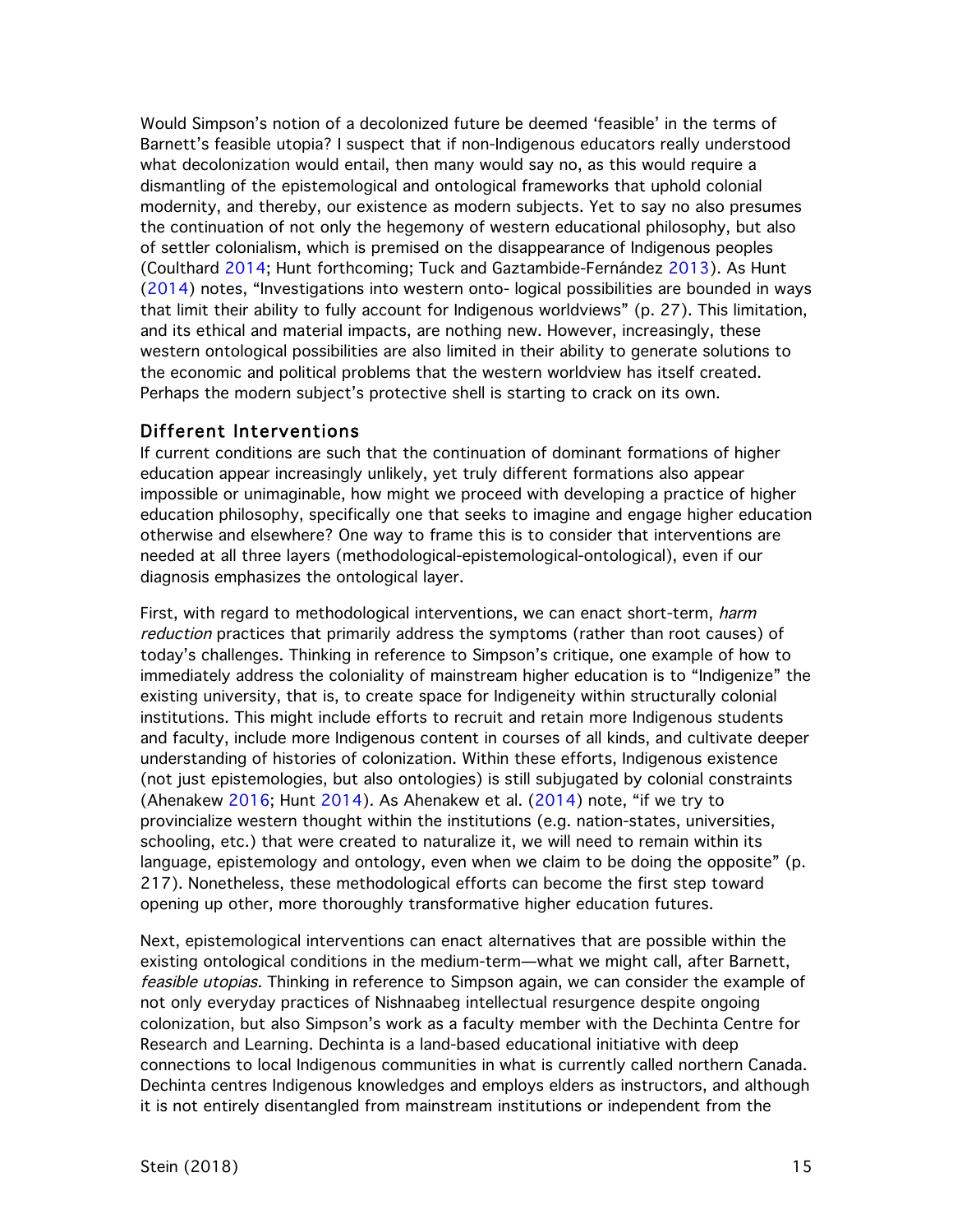economic and political constraints of the present, it engages these in strategic ways that support its commitment to epistemological alternatives. For instance, it works with the University of Alberta to offer accredited courses, and its funding system redistributes resources within an inherently unequal capitalist system (Ballantyne 2014). Places like Dechinta are educational experiments that gesture toward radically different futures. Even if they themselves are constrained by the ontological conditions of the present, they can generate possibilities for existence that exceed currently available possibilities.

Interventions at the level of ontology are perhaps the trickiest to engage, as they are long-term and necessarily open-ended. We can describe this as gesturing towards decolonial horizons of possibility, in which hope for a different future rests not in any particular vision or promise but in an orientation that looks beyond the horizons that are currently enabled by colonial modernity (i.e. global capitalism, nation-state, Enlightenment knowledge, and possessive individualism premised on hierarchy and separation) (Stein et al. 2017). For instance, Simpson (2014) describes not only the possibility but also the necessity of a non-capitalist, decolonized future. In order for Nishnaabeg educational philosophy to thrive, western epistemological dominance but also western ontological dominance would need to be disrupted and unraveled. This would require widespread disinvestment from the claims of supremacy, certainty, mastery, and universality that so deeply circumscribe sanctioned possibilities for modern existence, and dismantling of the infrastructures that give these claims material force. Barnett's (2014) idea of keeping open the 'possibility of possibilities' is one way of framing the necessary work of enabling radical different futures without guarantees, and without knowing in advance what higher education might look like from within these other forms of existence.

# Conclusion

The scale and scope of contemporary crises demand that we grapple with both the gifts and limitations of a dominant higher education field-imaginary that naturalizes and upholds fundamentally unsustainable and unethical structures of existence. Ironically, it is these crises that *might* deepen the existing cracks within the common sense of the dominant higher education field-imaginary, so that possibilities that were previously invisibilized and unintelligible start to become viable and imaginable. In this paper, I have sought to historicize and contextualize these shifts, while also considering the risks and potential circularities that might result from efforts to reimagine higher education that do not adequately problematize the coloniality of western frames of knowing and being. These frames naturalize: a desire for mastery over knowledge about the world that rationalizes one's position of authority and claims to supremacy; presumed entitlements to determine with certainty the direction of our shared futurity; and a belief that our knowledge defines our existence (Andreotti et al. 2018; Stein et al. 2017). I have also sought to gesture towards different horizons of higher education without romanticizing any particular alternative as the 'solution' to the problems that we have created.

Recognizing that what falls outside of our dominant frames is often unintelligible or otherwise deemed impossible (or unfeasible) (Shahjahan et al. 2017), how might higher education scholars nonetheless gesture toward other horizons of possibility? First, we can commit to holding spaces for multi-voiced, critically-informed conversations in which we problematize the practical and ethical limits of our existing field-imaginary, without throwing away its gifts. This would be, in a sense, commitment to a methodological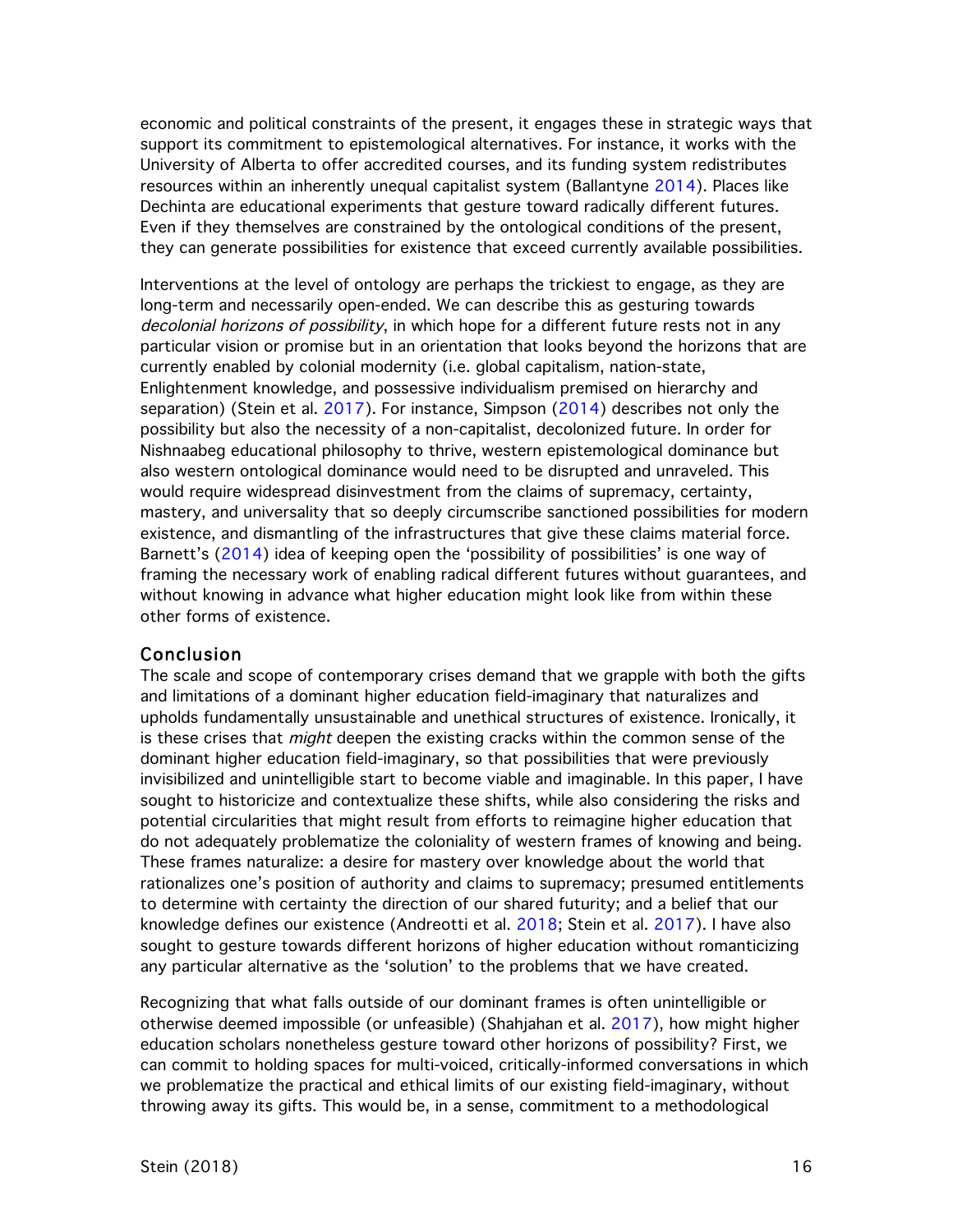practice that works within the epistemological layer and could articulate the limits of higher education within the ontology of colonial modernity. However, if we seek to go beyond deconstruction to also enable the possibility of higher education within entirely different forms of existence, then we cannot predetermine what this might look like from where we stand without circularly reproducing the limits of our own ontology. Thus, long-term, systemic transformation requires more than intellectual conversations.

As Shotwell (2016) argues, "Political transformation is not an intellectual exercise, but instead is a visceral, emotional, commonsensical refiguration—that when we engage with [efforts to enact social change], we are moved on many levels, only some of them rational and conceptual" (p. 186). In other words, intellectual work might enable us to get to the edge of what is possible to imagine within our dominant epistemological and ontological frameworks, and to articulate their internal limits and harmful effects, but it cannot, in itself, bring us somewhere different. As Burman (2012) states, "there is no way we are going to intellectually reason our way out of coloniality, in any conventional academic sense" (p. 117). Although she is speaking specifically about Indigenous resurgence and decolonization, Simpson (2014) similarly asserts:

We cannot just think, write or imagine our way to a decolonized future. Answers on how to re-build and how to resurge are therefore derived from a web of consensual relationships that is infused with movement (kinetic) through lived experience and embodiment. Intellectual knowledge is not enough on its own. Neither is spiritual knowledge or emotional knowledge. All kinds of knowledge are important and necessary in a communal and emergent balance (p. 16).

I suggest that any effort to interrupt the hegemony of higher education as we know it, and to enact radically different futures, will require facing today's challenges in ways that recognize past mistakes, denaturalize present circumstances, and open ourselves up to being taught by other ways of knowing and being, without instrumentalizing difference as a form of escapism. Nonetheless, many questions remain about how we might unlearn colonial habits of being that we might not even realize we have, and learn to be affected by the world in unexpected ways that could then inform possibilities for higher education that are unimaginable from where we currently stand.

Opening oneself up to being affected by the world in this way is a difficult if not impossible task. If modern subjects are conditioned to imagine something, or know the possible outcomes of something, before we do it, then can we will or command ourselves into doing something that we can't yet imagine? This process is also likely to be uncomfortable, painful, and disorienting, as it requires the conditioning of muscles that have atrophied, as well as the deflation of those that have been over-developed. If the colonial conditions of modern existence create a hard shell to protect modern subjects from the uncertainties and vulnerabilities of the world, and if there are already cracks developing in the shell, then why would they want the cracks to be further opened? It might be that people will be willing to do so only once they have calculated that the cost of maintaining a protective shell is higher than the risk of what might be possible once they have given it up. Or perhaps the shifting conditions of our social and ecological context will make it increasingly difficult for us to remain within the shell.

# References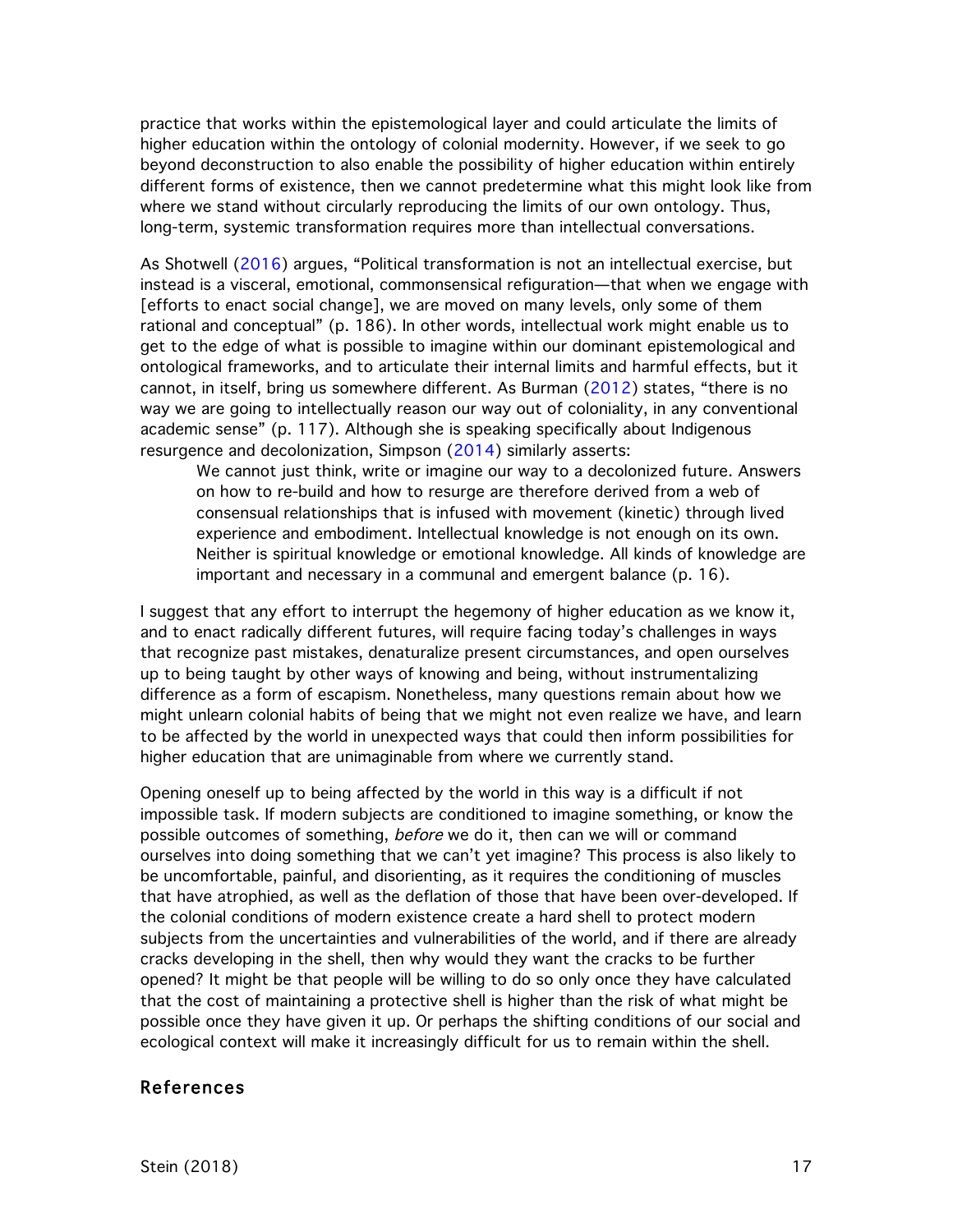Ahenakew, C. 2016. Grafting indigenous ways of knowing onto non-Indigenous ways of being: the (underestimated) challenges of a decolonial imagination. International Review of Qualitative Research 9(3): 323-340. Ahenakew, C., V.D.O. Andreotti, G. Cooper, and H. Hireme. 2014. Beyond epistemic provincialism: deprovincializing Indigenous resistance. AlterNative: An International Journal of Indigenous Peoples 10(3): 216-231.

Andreotti, V.D.O. 2011. (Towards) decoloniality and diversality in global citizenship education. Globalisa- tion, Societies and Education 9(3–4): 381–397.

Andreotti, V., and E. Dowling. 2004. WSF, ethics and pedagogy. International Social Science Journal 56(182): 604–605.

Andreotti, V.D.O., S. Stein, C. Ahenakew, and D. Hunt. 2015. Mapping interpretations of decolonization in the context of higher education. *Decolonization: Indigeneity Education & Society* 4(1): 21-40.

Andreotti, V., S. Stein, A. Sutherland, K. Pashby, R. Susa, and S. Amsler. 2018. Mobilising different conversations about global justice in education: Toward alternative futures in uncertain times. Policy & Practice: A Development Education Review 26: 9–41.

Barnett, R. 2014. Thinking about higher education, 9–22. Berlin: Springer.

Barnett, R. 2017. Constructing the university: Towards a social philosophy of higher education. Educational Philosophy and Theory 49(1): 78–88.

Ballantyne, E.F. 2014. Dechinta Bush University: Mobilizing a knowledge economy of reciprocity, resurgence and decolonization. Decolonization: Indigeneity Education & Society 3(3): 67–85.

Biesta, G. 2013. Receiving the gift of teaching: From 'learning from' to 'being taught by'. Studies in Philosophy and Education 32(5): 449–461.

Boidin, C., J. Cohen, and R. Grosfoguel. 2012. Introduction: From university to pluriversity: A decolonial approach to the present crisis of western universities. Human Architecture 10(1): 16.

Bruce, J. 2013. Service learning as a pedagogy of interruption. International Journal of Development Education and Global Learning 5(1): 33–47.

Burman, A. 2012. Places to think with, books to think about: Words, experience and the decolonization of knowledge in the Bolivian Andes. Human Architecture 10(1): 101.

Calderon, D. 2014. Uncovering settler grammars in curriculum. Educational Studies 50(4): 313-338. Castro-Gómez, S. 2007. The missing chapter of empire: Postmodern reorganization of coloniality and post-Fordist capitalism. Cultural Studies 21(2–3): 428–448.

Coulthard, G.S. 2014. Red skin, white masks: Rejecting the colonial politics of recognition. Minneapolis, MN: University of Minnesota Press.

Crawley, A. 2015. Otherwise movements. The New Inquiry. Retrieved from https://thenewinquiry.com/other wise-movements/. Accessed 18 Nov 2007.

de Wit, H. 2002. Internationalization of higher education in the United States of America and Europe: A historical, comparative, and conceptual analysis. Westport: Greenwood Publishing Group.

Ferguson, R.A. 2012. The reorder of things: The university and its pedagogies of minority difference. Minneapolis: University of Minnesota Press.

Grande, S. 2004. Red Pedagogy: Native American social and political thought. Lanham: Rowman & Littlefield.

Grosfoguel, R. 2013. The structure of knowledge in westernized universities: Epistemic racism/sexism and the four genocides/epistemicides of the long 16th century. Human Architecture 11(1): 73.

Hunt, D. forthcoming. "In search of our better selves:" Totem transfer narratives and indigenous futurities. American Indian Culture and Research Journal.

Hunt, S. 2014. Ontologies of indigeneity: The politics of embodying a concept. Cultural Geographies 21(1): 27–32.

Jameson, F. 2007. Archaeology of the future: The desire called utopia and other science fictions. London: Verso.

Jefferess, D. 2012. The "Me to We" social enterprise: Global education as lifestyle brand. Critical Literacy: Theories and Practices 6(1): 18–30.

Lugones, M. 2007. Heterosexualism and the colonial/modern gender system. Hypatia 22(1): 186-219. Maldonado-Torres, N. 2007. On the coloniality of being: Contributions to the development of a concept. Cultural Studies 21(2–3): 240–270.

Marginson, S. 2007. The public/private divide in higher education: A global revision. Higher Education 53(3): 307–333.

Marker, M. 2018. There is no place of nature; there is only the nature of place: animate landscapes as methodology for inquiry in the Coast Salish territory. International Journal of Qualitative Studies in Education 31(6): 453–464.

McClanahan, A.J. 2017. Becoming non-economic: Human capital theory and Wendy Brown's undoing the